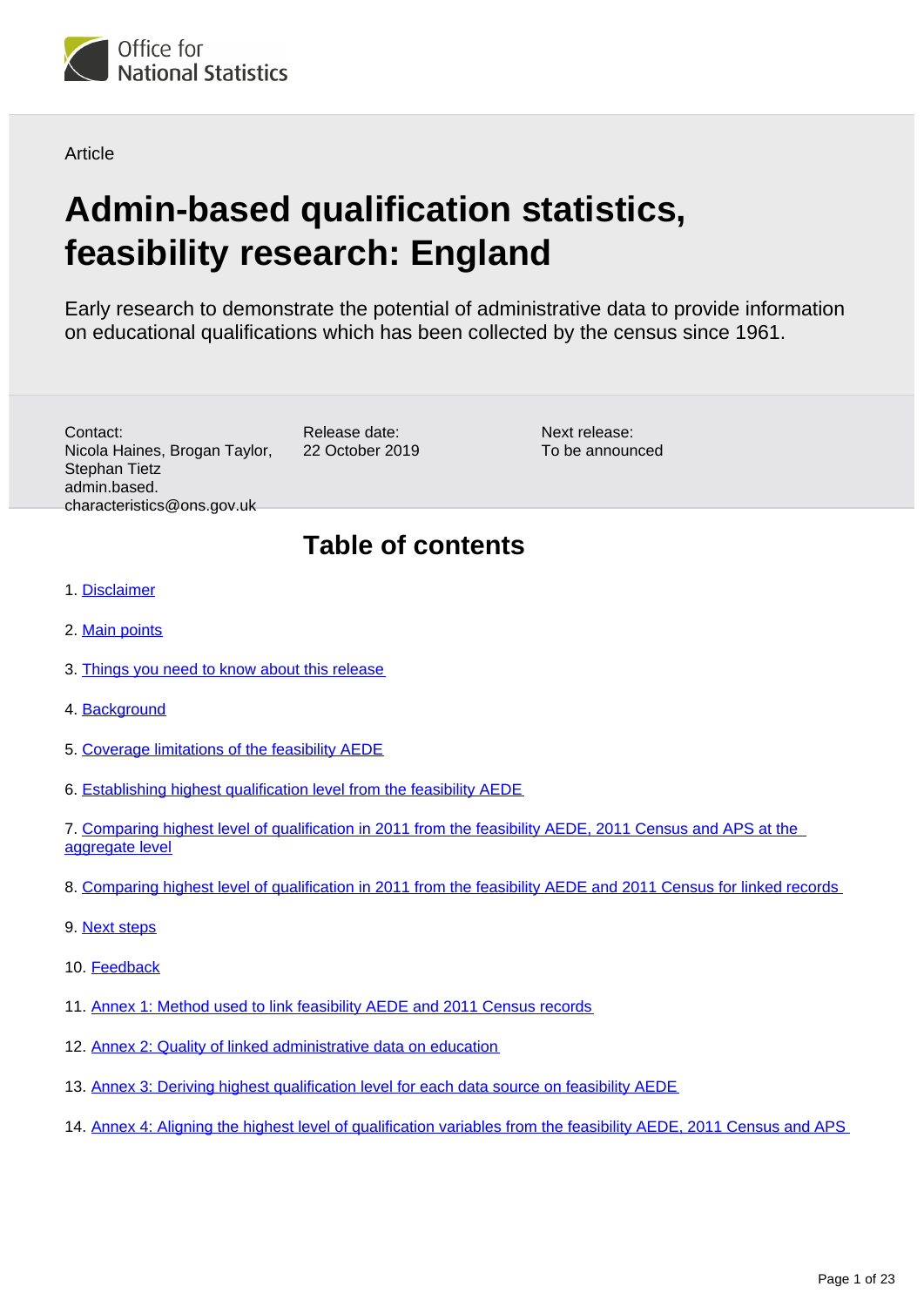## <span id="page-1-0"></span>**1 . Disclaimer**

These research outputs are not [official statistics](https://www.statisticsauthority.gov.uk/about-the-authority/uk-statistical-system/types-of-official-statistics/) on the population nor are they used in the underlying methods or assumptions in the production of official statistics. Rather, they are published as outputs from research into a methodology different to that currently used in the production of population, migration and social statistics. These outputs should not be used for policymaking or decision-making.

## <span id="page-1-1"></span>**2 . Main points**

We are exploring the use of administrative data on qualifications as a replacement for collecting such information in censuses and surveys. This report outlines research we have carried out comparing information on educational qualifications, specifically highest level of qualification in 2011, from administrative data, the 2011 Census and the Annual Population Survey (APS).

Administrative data has the potential to provide more accurate information on qualifications achieved by individuals than self-reported data collected by censuses and surveys. Further research is required to provide information on qualifications from administrative data for all persons aged 16 years and over in England and Wales; consequently, surveys including the census remain the best way to collect this information to meet user needs at this point in time.

Administrative data supplied for this feasibility research has provided high-quality information on the highest level of qualification for individuals aged 16 to 25 years who studied in government-funded education in England. This offers an insight into a large proportion of first-time entrants to the labour market and consequently an understanding of whether this group is equipped with the skills to meet market demands.

Highest level of qualification recorded by the census and the APS offers widely used points of reference for comparison with administrative data. However, there are some quality issues with information on qualifications collected from censuses and surveys owing to self-reporting and proxy census responses; these include relying on someone remembering all qualifications achieved over their lifetime and only reporting qualifications that have been fully achieved instead of only partially achieved, or someone trying to match qualifications not listed to equivalent categories.

The distribution of highest level of qualification in 2011 obtained from administrative data was broadly similar to that reported by the 2011 Census and the APS; however, administrative data did record a higher percentage of individuals with "Level 3" (two or more A levels or equivalent) and consequently a lower percentage of individuals with other qualification levels.

When comparing linked administrative and 2011 Census data, highest level of qualification in 2011 was the same on both sources for 57% of people. For 84% of people, highest qualification level from administrative data either agreed with or was within one level of that recorded by the census.

Differences can be explained by the different data collection methods, the different time periods to which the data relate and differences in defining full attainment of qualification levels. The Office for National Statistics (ONS) is working with the Department for Education (DfE) to ensure full attainment can be better defined in the future.

Further work will focus on improving the population coverage using available administrative data on qualifications, in particular, including persons above 25 years of age and incorporating data for Wales. We want to ensure that user needs are met and address any differences that exist between qualifications data obtained from censuses, surveys and administrative sources.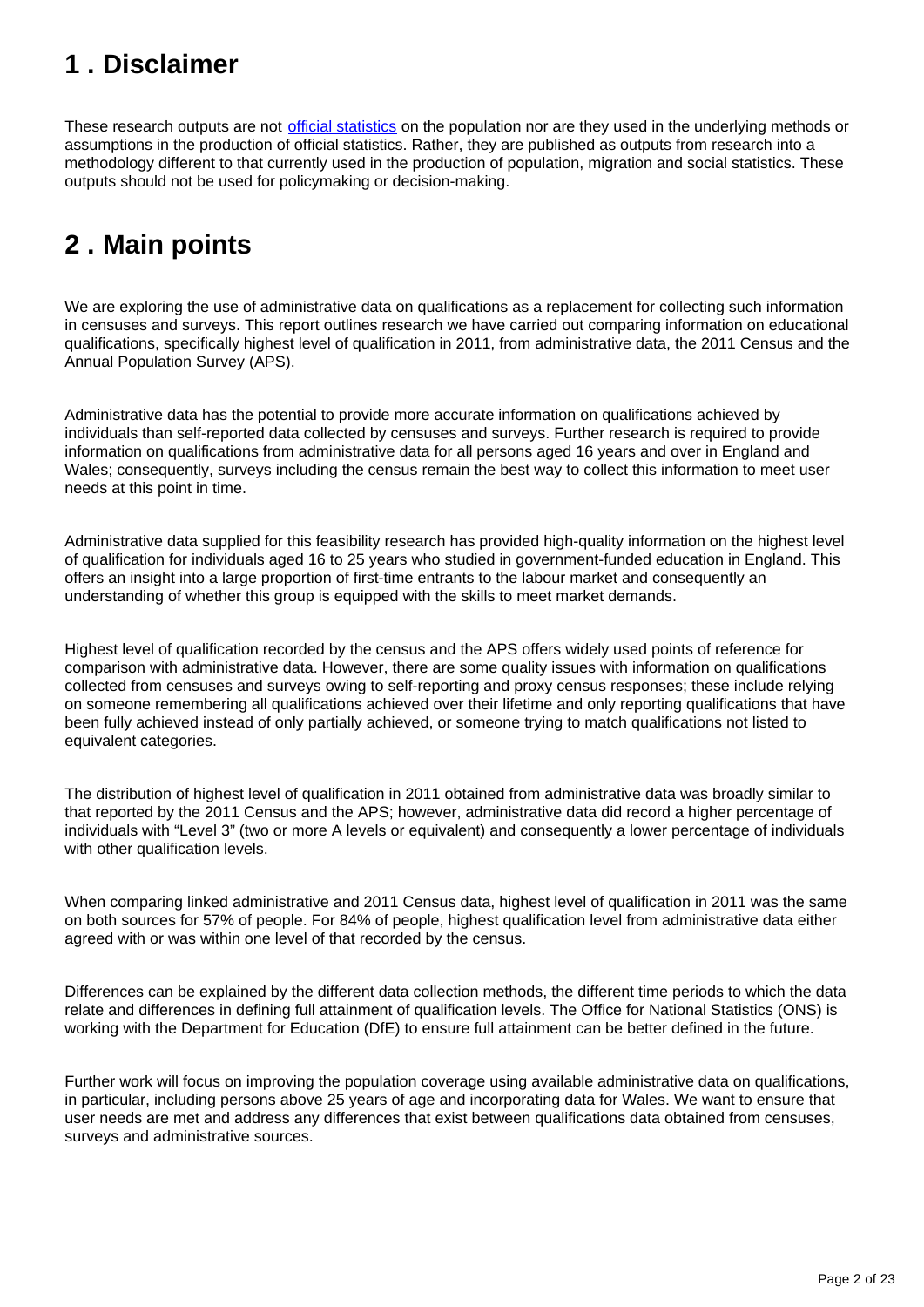## <span id="page-2-0"></span>**3 . Things you need to know about this release**

We are transforming the way we produce population, migration and social statistics to better meet the needs of our users and to produce the best statistics from all the available data. [More information about our plans](https://www.ons.gov.uk/census/censustransformationprogramme/administrativedatacensusproject) to do this and how we are progressing a programme of work to put administrative data at the core of population, migration and social statistics is available.

We welcome users providing feedback on these research outputs and the methodology used to produce them, including how they might be improved and potential uses of the data. Please email your feedback to admin.based. characteristics@ons.gov.uk. Please include "Education and Qualifications" in the subject line of your response.

This is early research to demonstrate the potential of administrative data to provide information on educational qualifications, which has been collected by the census since 1961. This release focuses on highest level of qualification in 2011 for persons in England aged 16 to 25 years. The Department for Education (DfE) has previously published research on [highest level of qualification using administrative data](https://assets.publishing.service.gov.uk/government/uploads/system/uploads/attachment_data/file/705269/Post_16_education_highest_level_of_achievement_by_age_25.pdf); this focussed on a cohort of individuals who undertook GCSEs in the academic year ending August 2005, and considered their educational attainment up until they reached 25 years of age.

Our research uses a feasibility version of the All Education Dataset for England (AEDE). This dataset was created and supplied by the DfE to enable the Office for National Statistics (ONS) to investigate the potential of administrative data to provide information on educational qualifications currently collected by the census and surveys. All work outlined in this report has been conducted by the ONS in partnership with the DfE.

The feasibility AEDE held by the ONS is a longitudinal dataset created from three sources that cover governmentfunded education from primary to higher education:

- the national pupil database (NPD) for England, which is compiled by the DfE and is the schools administrative datastore, including the school census and awarding body data
- Individualised Learner Record (ILR) data for England collected by the DfE; these cover students in government-funded further education in England
- Higher Education Statistics Agency (HESA) data for Great Britain, which includes students at governmentfunded institutes of higher education

More information on these underlying datasets and the structure and content of the feasibility AEDE is contained within our [source overview](https://www.ons.gov.uk/census/censustransformationprogramme/administrativedatacensusproject/datasourceoverviews/feasibilityalleducationdatasetforenglandaede).

The feasibility AEDE provides socio-demographic characteristics and educational qualifications data for individuals who attended government-funded schools, further education and higher education in England. Those who have never interacted with government-funded education will not be included, for example, those who have only ever attended independent schools or institutions or those who have been home-educated outside of local authority provision.

In this report, [Section 7](https://www.ons.gov.uk/peoplepopulationandcommunity/educationandchildcare/articles/adminbasedqualificationstatisticsfeasibilityresearchengland/2019-10-22#comparing-highest-level-of-qualification-in-2011-from-the-feasibility-aede-2011-census-and-aps-at-the-aggregate-level) compares aggregate results for highest level of qualification in 2011 from administrative data, the census and the Annual Population Survey (APS). For comparison with the census and APS, it was necessary to estimate usual residents of England in 2011 in the administratve data. [Section 8](https://www.ons.gov.uk/peoplepopulationandcommunity/educationandchildcare/articles/adminbasedqualificationstatisticsfeasibilityresearchengland/2019-10-22#comparing-highest-level-of-qualification-in-2011-from-the-feasibility-aede-and-2011-census-for-linked-records) provides further comparisons, using linked administrative and census data to explore the extent to which a person's highest level of qualification agrees between the sources.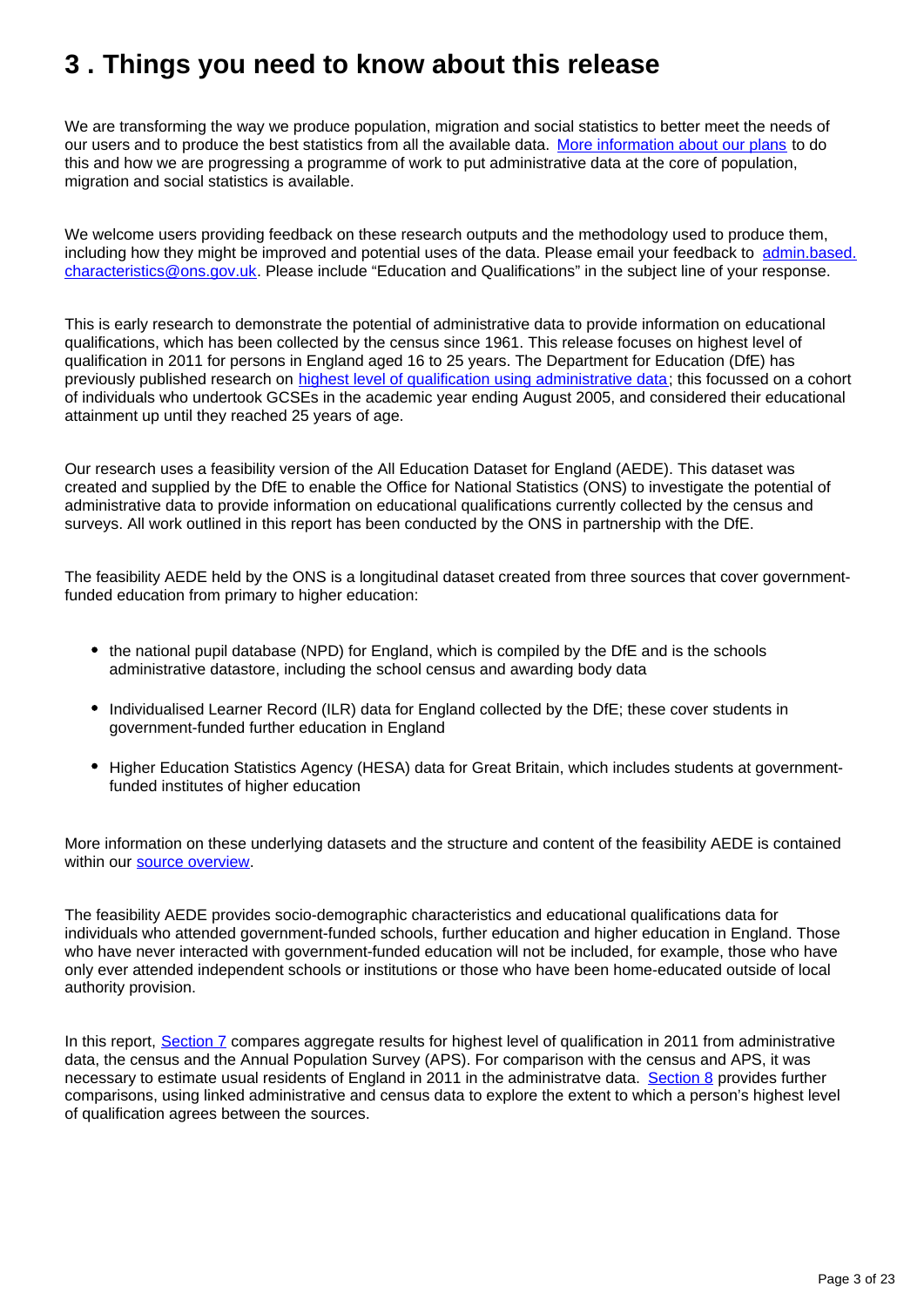## <span id="page-3-0"></span>**4 . Background**

Census data on qualifications held is used widely across central and local government to inform service delivery and policy development. The [2021 Census Education topic report \(PDF, 619KB\)](https://www.ons.gov.uk/file?uri=/census/censustransformationprogramme/consultations/the2021censusinitialviewoncontentforenglandandwales/topicreport06education.pdf) provides an assessment of user requirements for qualifications data obtained from a public consultation conducted in 2015. The main user requirements, as set out in the report, are for highest level of qualifications and no qualifications. Data on qualifications are used to:

- inform government policy on education, for example, evidence-based policymaking in relation to disadvantaged population groups
- allocate government resources
- help local authorities target employment and training schemes and skills programmes to specific areas and sub-groups of the population, such as targeting educational interventions to areas with low skill levels
- identify groups that lack the skills necessary to join the workforce
- build profiles of qualification levels for local areas and monitor changes over time including for different ethnic groups
- identify where parents with low skills are located and consequentially children with lower life chances are most likely to live, enabling targeted early intervention service
- analyse the impact of low educational attainment on health outcomes
- improve the quality of occupation coding
- monitor equality in line with the Equality Act 2010

"Quality education" is one of the 17 [sustainable development goals \(SDGs\)](https://sustainabledevelopment-uk.github.io/), while the proportion of youth not in education, employment or training is an indicator in the "Decent work and economic growth" SDG.

This research used the linkage methodology previously set out in the Beyond 2011: Matching Anonymous Data [\(PDF, 319KB\);](https://www.ons.gov.uk/ons/about-ons/who-ons-are/programmes-and-projects/beyond-2011/reports-and-publications/beyond-2011-matching-anonymous-data--m9-.pdf) 84% of 2011 Census records relating to persons resident in England aged 16 to 24 years on 31 March 2011 were linked to the feasibility All Education Dataset for England (AEDE). Further information detailing how data were linked and the quality of the linked data is provided in the annexes ( [Section 11](https://www.ons.gov.uk/peoplepopulationandcommunity/educationandchildcare/articles/adminbasedqualificationstatisticsfeasibilityresearchengland/2019-10-22#annex-1-method-used-to-link-feasibility-aede-and-2011-census-records) to [Section 14](https://www.ons.gov.uk/peoplepopulationandcommunity/educationandchildcare/articles/adminbasedqualificationstatisticsfeasibilityresearchengland/2019-10-22#annex-4-aligning-the-highest-level-of-qualification-variables-from-the-feasibility-aede-2011-census-and-aps)).

There are known quality issues with information on qualifications collected by the census. In 2011, [question non](https://webarchive.nationalarchives.gov.uk/20160115211827/http://www.ons.gov.uk/ons/guide-method/census/2011/census-data/2011-census-user-guide/quality-and-methods/quality/quality-measures/response-and-imputation-rates/index.html)[response was 5.7%](https://webarchive.nationalarchives.gov.uk/20160115211827/http://www.ons.gov.uk/ons/guide-method/census/2011/census-data/2011-census-user-guide/quality-and-methods/quality/quality-measures/response-and-imputation-rates/index.html)<sup>1</sup>, suggesting respondents may have found the qualifications question difficult to answer particularly in terms of a proxy response where one individual completed the form for everyone in the household.

The agreement rate<sup>2</sup> between the 2011 Census and the Census Quality Survey (CQS)<sup>3</sup>, was relatively low at 68% . This is considered to result from census respondents finding it difficult to remember their qualifications or the qualifications obtained by others in their household (proxy responses accounted for 7% of differences between [census and CQS responses \(PDF, 1.42MB\)\)](https://webarchive.nationalarchives.gov.uk/20160108085257/http:/www.ons.gov.uk/ons/guide-method/census/2011/census-data/2011-census-user-guide/quality-and-methods/quality/quality-measures/assessing-accuracy-of-answers/2011-census-quality-survey-report.pdf). Respondents may also have found it challenging to map unlisted qualifications to provided categories. This includes certificates and diplomas that apply to more than one response category as well as foreign and other qualifications not explicitly listed. In contrast to the census, the CQS is interviewer administered and should provide more accurate responses as the interviewer can support respondents in choosing the most appropriate category.

#### **Notes for: Background**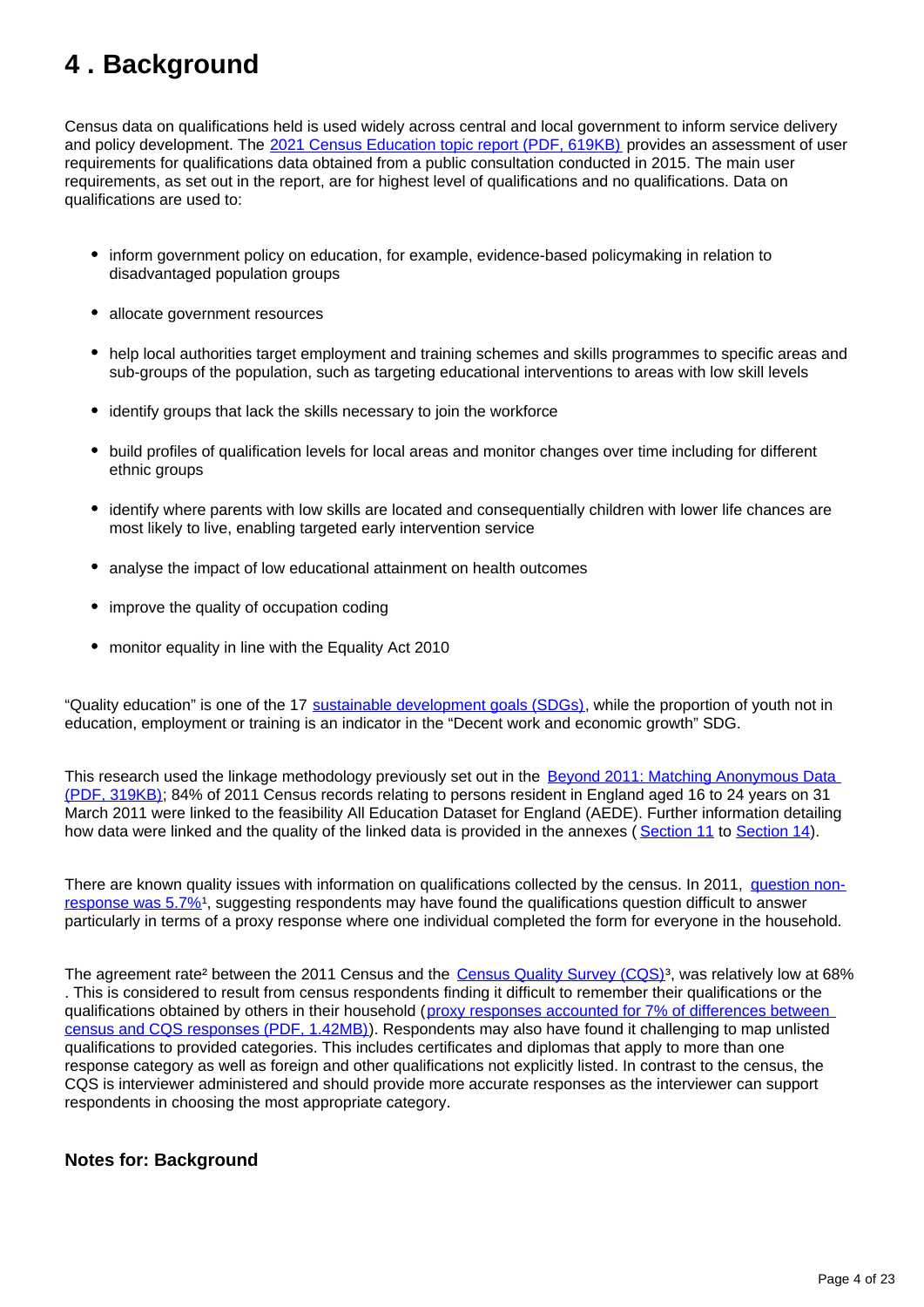- 1. For context, age, sex and country of birth had [non-response rates \(XLS, 1.26MB\)](https://webarchive.nationalarchives.gov.uk/20180903191659/https:/www.ons.gov.uk/ons/guide-method/census/2011/census-data/2011-census-user-guide/quality-and-methods/quality/quality-measures/response-and-imputation-rates/item-non-response--editing-and-imputation-rates.xls) of 0.6%, 0.4% and 1.5% respectively.
- 2. Agreement rates were calculated by comparing responses given in the CQS to those given in the census; they provided an indication of how accurately the 2011 Census questionnaire had been completed by the public.
- 3. The census is a self-completion survey. The CQS is an interviewer-administered face-to-face survey. Both the CQS and census allow for proxy responses.
- 4. Of the questions asked in the CQS, almost three-quarters achieved agreement rates of over 85%.

## <span id="page-4-0"></span>**5 . Coverage limitations of the feasibility AEDE**

Administrative data has the potential to make census-type statistics for small populations and geographical areas available on a much more frequent basis and reduce response burden from the reuse of data already collected. However, as administrative data are not collected for statistical purposes, when they are used to produce statistics with strict definitions, we find each source has its own unique coverage patterns and statistical quality considerations. Table 1 outlines coverage limitations of the feasibility All Education Dataset for England (AEDE) compared with 2011 Census.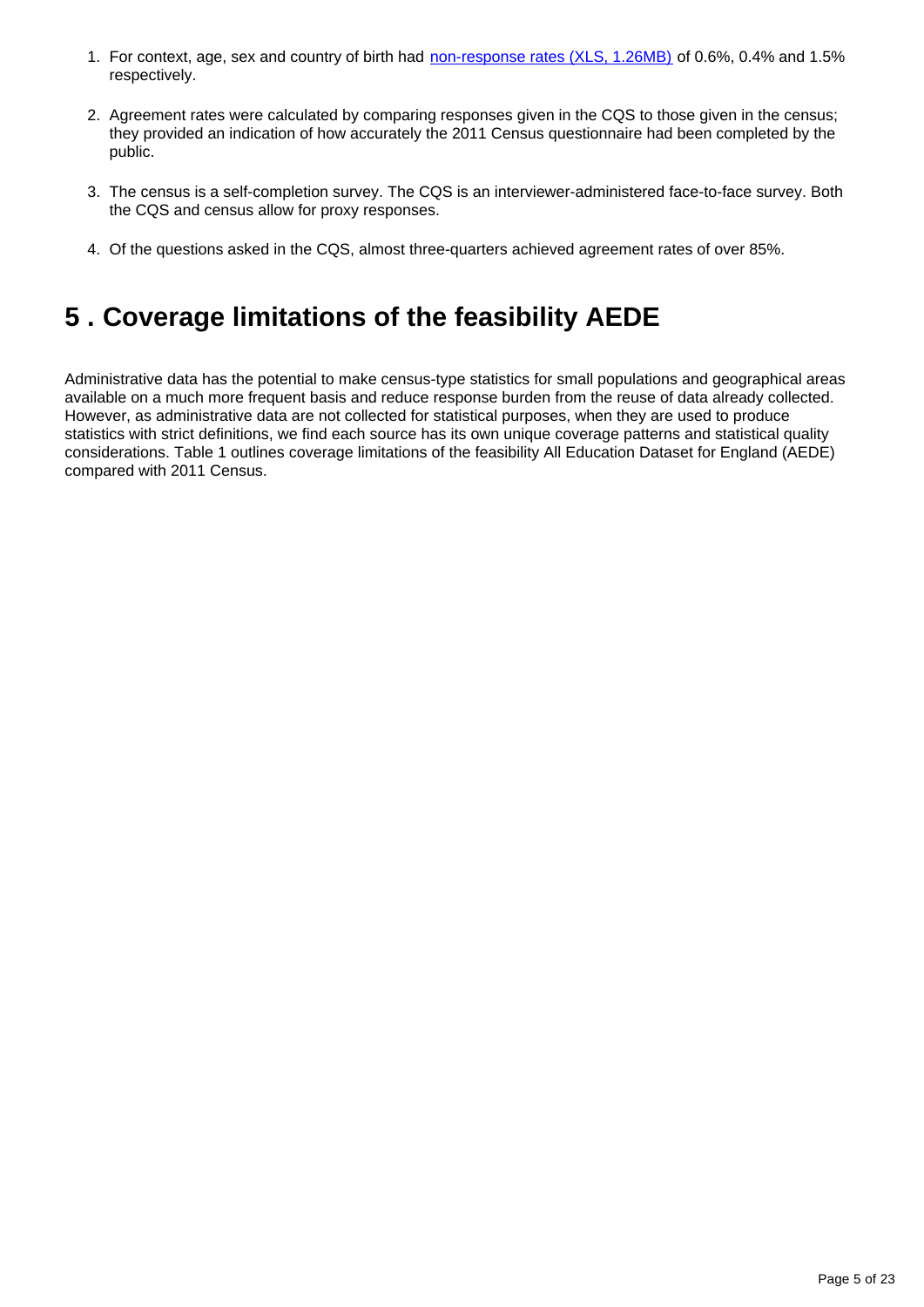Table 1: Coverage limitations when obtaining highest level of qualification from the feasibility AEDE compared with the 2011 Census England

**Coverage Feasibility All Education Dataset for England (AEDE) 2011 Census** Time period School census and educational attainment data are included for academic Census data covers years starting September 2001 and ending August 2015. Further education and higher education interaction and attainment data are included for the reporting years starting August 2002 and ending July 2015. educational attainment achieved at any time, up to 27 March 2011 (Census Day). Who Individuals (including migrants) who studied in government-funded schools or further education institutions in England or higher education institutions in Great Britain. Those who have never interacted with government-funded education will not be included, for example, those who have only ever attended independent schools or institutions or been home-educated outside of local authority provision. Migrants entering the education system between the ages of 16 and 25 years may not have a complete record of educational attainment. Individuals in England and Wales on Census Day; this includes usual residents, short-term residents (people here for at least three months but less than a year) and visitors. Age of individual Qualifications held by individuals aged 16 to 25 years in 2011 have been taken into account. Those aged 25 years in 2011 would have been aged 16 years in 2002, the age at which most individuals undertake their first formal qualifications. For older learners, data for their school activity is not held in a way that enables consistent linkage with the other datasets; older learners are recorded in Higher Education Statistics Agency (HESA) data and Individualised Learner Record (ILR) data, but they cannot be linked back to their school record. For this research, older learners were not included; this restriction will improve over time as data will be held for an increasingly older cohort. Consideration will be given to including older learners in future data supplies. Information on qualifications held was recorded for all individuals aged 16 years and over. Type of qualification Includes academic and vocational qualifications and apprenticeships. Professional qualifications, foreign qualifications and qualifications gained abroad are not covered. Includes recorded academic, vocational, professional<sup>1</sup>, and any other qualifications and apprenticeships, including foreign qualifications. **Country** where qualification was awarded Provides school and further education qualifications obtained in England only; qualifications in higher education are those obtained in Great Britain. Recorded qualifications obtained anywhere in the world.

Source: Office for National Statistics – Admin-based qualification statistics

#### **Notes**

- 1. Examples of professional qualifications include nursing **[Back to table](#page-0-0)**
- 2. banking, accountancy, financial services, tax, marketing, risk management, management consulting, IT, human resources, engineering and sales. **[Back to table](#page-0-0)**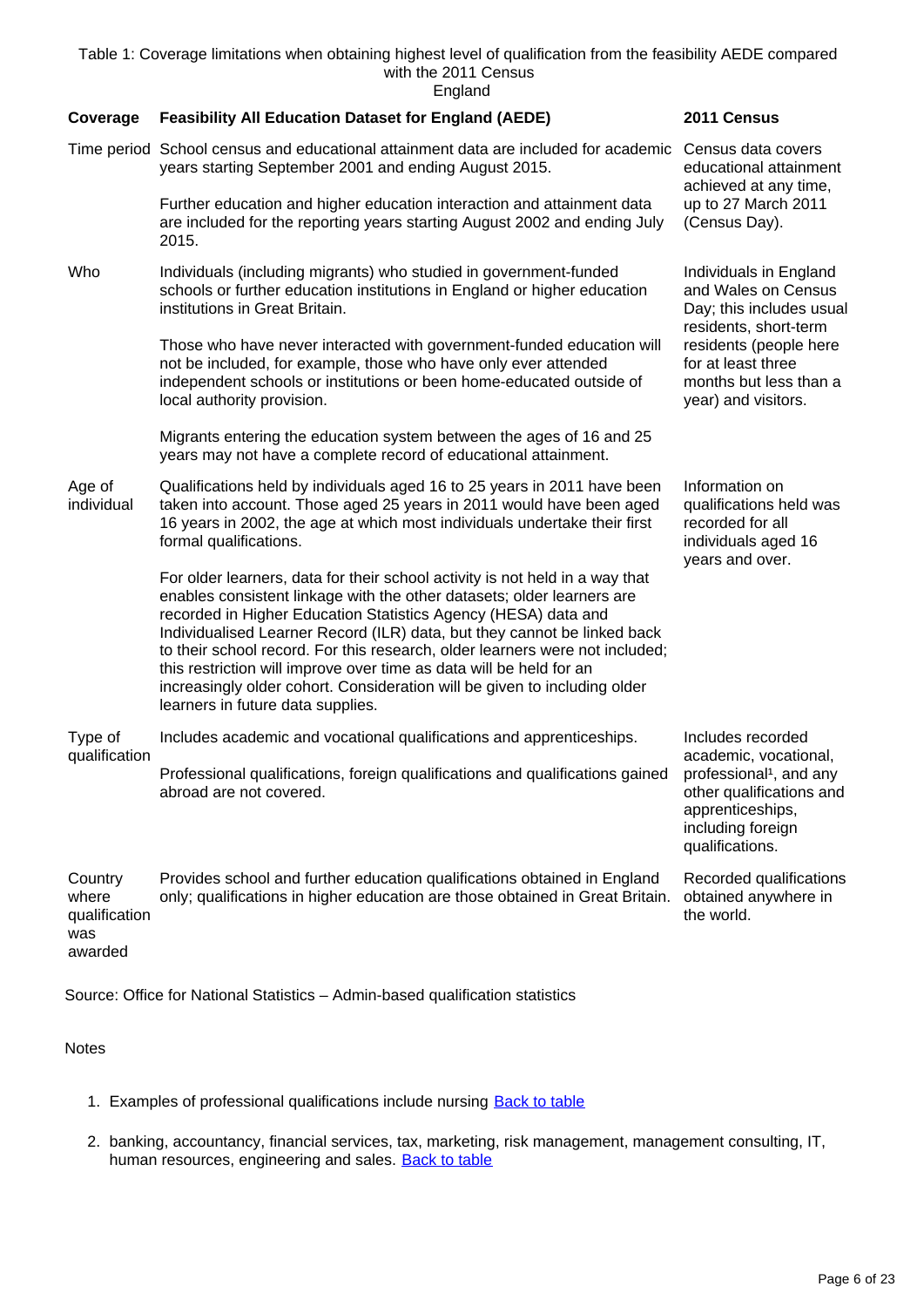## <span id="page-6-0"></span>**6 . Establishing highest qualification level from the feasibility AEDE**

Table 2 shows how we aligned highest level of qualification categories derived from administrative data to those reported by the 2011 Census; [Annex 4](https://www.ons.gov.uk/peoplepopulationandcommunity/educationandchildcare/articles/adminbasedqualificationstatisticsfeasibilityresearchengland/2019-10-22#annex-4-aligning-the-highest-level-of-qualification-variables-from-the-feasibility-aede-2011-census-and-aps) provides a more detailed list that also aligns categories used by the Annual Population Survey (APS).

Table 2: Aligning highest level of qualification derived from administrative data with categories used for the 2011 Census, England

| <b>Feasibility All Education Dataset</b><br>for England (AEDE) derived<br>categories             | 2011 Census categories                                                                                                                                                                  |
|--------------------------------------------------------------------------------------------------|-----------------------------------------------------------------------------------------------------------------------------------------------------------------------------------------|
| Below level 1: equivalent to entry<br>level qualifications or no<br>qualifications               | No academic or professional qualifications                                                                                                                                              |
| Level 1: one to four GCSEs (any<br>grade) or equivalent                                          | Level 1: one to four GCSEs (any grade) or equivalent                                                                                                                                    |
| Level 2: five or more GCSEs<br>(grades A* to C) or equivalent                                    | Level 2: five or more GCSEs (grades $A^*$ to C) or equivalent                                                                                                                           |
| Apprenticeship (any level)                                                                       | Apprenticeship (any level)                                                                                                                                                              |
| Level 3: two or more A levels or<br>equivalent                                                   | Level 3: two or more A levels or equivalent                                                                                                                                             |
| Level 4 and above: sub-degree<br>higher-level education and above                                | Level 4 and above: University degrees, Higher National Certificates<br>(HNCs), Higher National Diplomas (HNDs) and professional qualifications<br>like teaching, nursing or accountancy |
| Other: qualifications where level not<br>known, includes qualifications<br>gained outside the UK | Other: Other vocational, foreign or work-related qualifications                                                                                                                         |
| Not stated or unknown: no<br>attainment identified                                               |                                                                                                                                                                                         |

Source: Office for National Statistics - Admin-based qualification statistics

For each individual, highest qualification level was derived on each of the three sources used to compile the feasibility All Education Dataset for England (AEDE); from this, the highest level of qualification overall was identified for each individual (Figure 1). More detail on how the AEDE highest level of qualification was derived for each source is contained within [Annex 3.](https://www.ons.gov.uk/peoplepopulationandcommunity/educationandchildcare/articles/adminbasedqualificationstatisticsfeasibilityresearchengland/2019-10-22#annex-3-deriving-highest-qualification-level-for-each-data-source-on-feasibility-aede)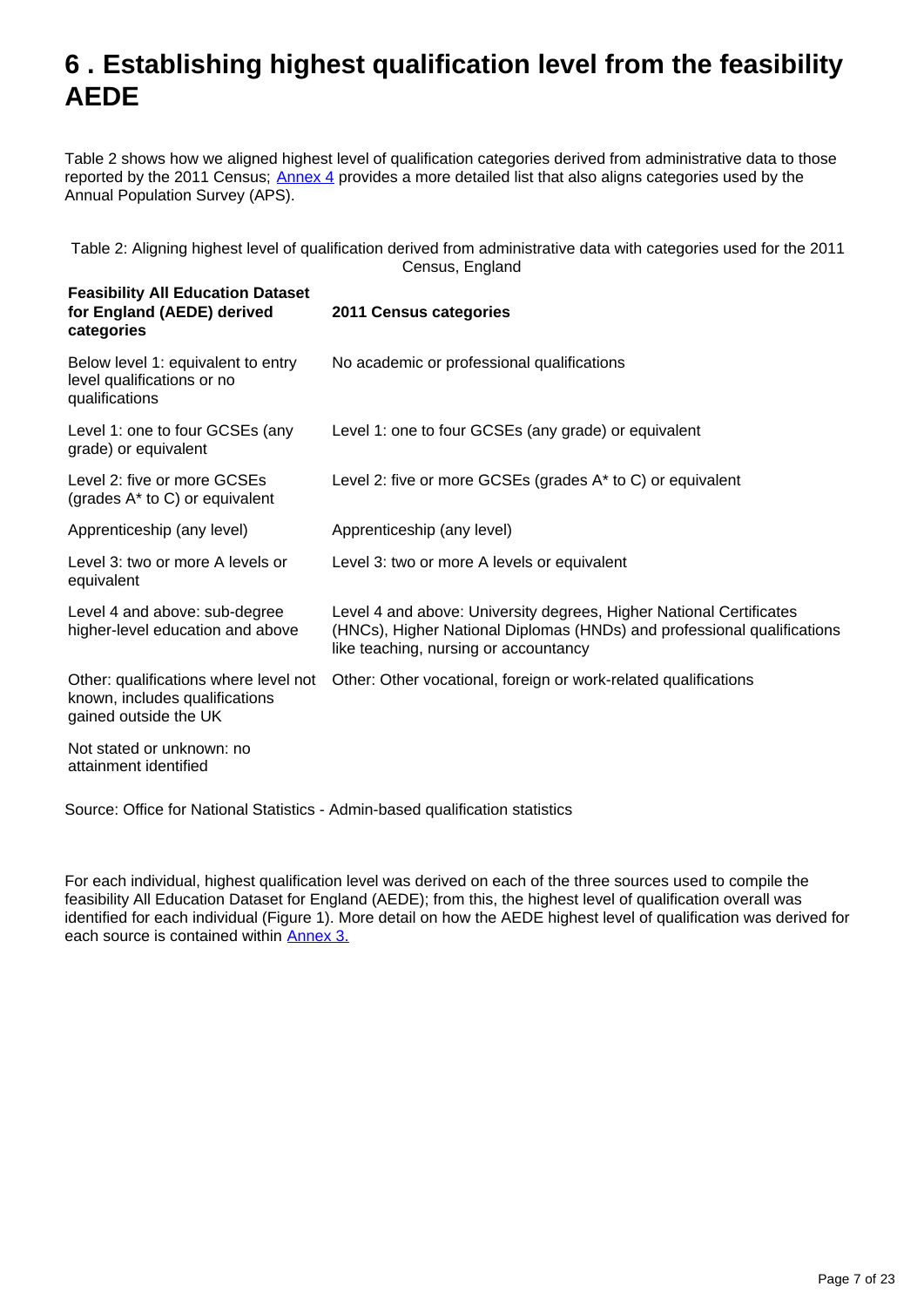#### **Figure 1 Approach used to derive highest qualification level in 2011 using the feasibility AEDE**

**England**



**Source: Office for National Statistics – Admin-based qualification statistics**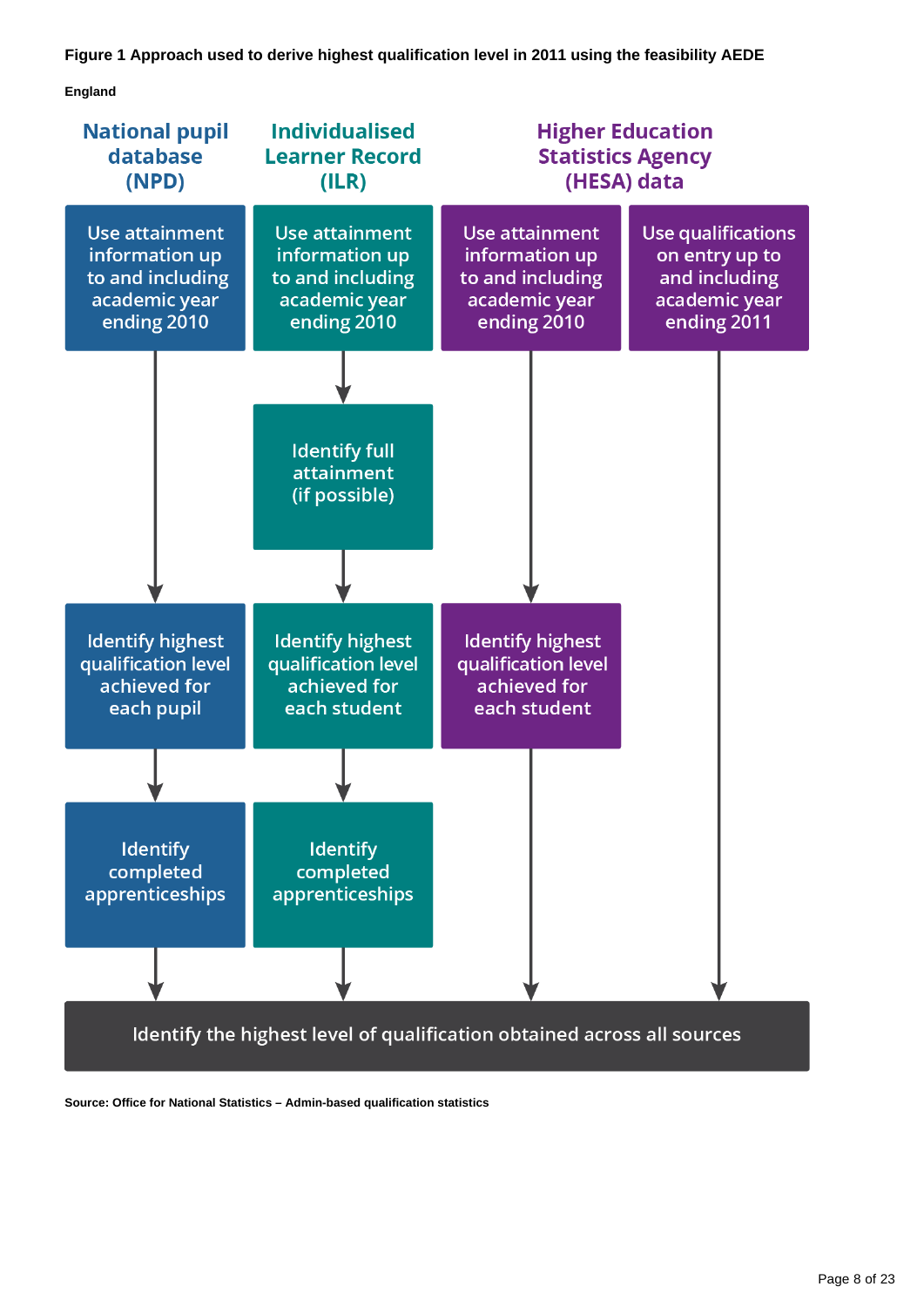## <span id="page-8-0"></span>**7 . Comparing highest level of qualification in 2011 from the feasibility AEDE, 2011 Census and APS at the aggregate level**

Highest level of qualification recorded by the 2011 Census and the **[Annual Population Survey \(APS\)](https://www.ons.gov.uk/employmentandlabourmarket/peopleinwork/employmentandemployeetypes/methodologies/annualpopulationsurveyapsqmi)** in 2011 offers points of reference for comparison with aggregate-level results from the feasibility All Education Dataset for England (AEDE). When making comparisons, the limitations of census and survey data on qualifications, outlined previously in this report, should be considered. [Section 8](https://www.ons.gov.uk/peoplepopulationandcommunity/educationandchildcare/articles/adminbasedqualificationstatisticsfeasibilityresearchengland/2019-10-22#comparing-highest-level-of-qualification-in-2011-from-the-feasibility-aede-and-2011-census-for-linked-records) provides further comparisons, using linked administrative and census data to explore the extent to which a person's highest level of qualification agrees between the sources.

The APS is a household survey of people in the UK. It includes those deemed resident at private addresses, so it covers students in halls of residence with parents resident in the UK. However, it excludes people in most other types of communal establishments such as hotels, boarding houses, hostels and mobile home sites. Consequently, estimates from the APS will differ from 2011 Census estimates, which cover all usual residents.

To compare highest level of qualification in 2011 on the AEDE with the 2011 Census and APS (Table 3, Figure 2), it was necessary to estimate usual residents of England in 2011 on the feasibility AEDE; this was achieved by selecting records with an English postcode in the academic year ending 2011, plus any additional records relating to other academic years that were linked to a census record.<sup>1</sup>

[Annex 4](https://www.ons.gov.uk/peoplepopulationandcommunity/educationandchildcare/articles/adminbasedqualificationstatisticsfeasibilityresearchengland/2019-10-22#annex-4-aligning-the-highest-level-of-qualification-variables-from-the-feasibility-aede-2011-census-and-aps) shows how the highest level of qualification variables from the feasibility AEDE, 2011 Census and APS have been aligned for comparison purposes.

Table 3: Highest level of qualification in 2011 for usual residents aged 16 to 24 years from the feasibility AEDE, 2011 Census and APS

|                                                                   | <b>Number of persons</b>                    |                       | Percentage                |                                             |                              |            |
|-------------------------------------------------------------------|---------------------------------------------|-----------------------|---------------------------|---------------------------------------------|------------------------------|------------|
| <b>Highest level</b><br>of qualification                          | <b>Feasibility</b><br><b>AEDE</b><br>(2011) | 2011<br><b>Census</b> | <b>APS</b><br>(2011)      | <b>Feasibility</b><br><b>AEDE</b><br>(2011) | 2011<br><b>Census (2011)</b> | <b>APS</b> |
| All categories                                                    | 5,751,139                                   |                       | 6,284,760 6,156,956 100.0 |                                             | 100.0                        | 100.0      |
| Below level 1                                                     | 656,258                                     | 656,091               | 546,569                   | 11.4                                        | 10.4                         | 8.9        |
| Level 1: one to four GCSEs (any grade) or<br>equivalent           | 610,458                                     | 1,093,659 918,628     |                           | 10.6                                        | 17.4                         | 14.9       |
| Level 2: five or more GCSEs (grades $A^*$ to C) or<br>equivalent  | 1,415,257                                   |                       | 1,667,206 1,706,651 24.6  |                                             | 26.5                         | 27.7       |
| Apprenticeship                                                    | 233,722                                     | 163,301               | 86,023                    | 4.1                                         | 2.6                          | 1.4        |
| Level 3: two or more A Levels or equivalent                       | 1,928,278                                   |                       | 1,629,193 1,662,066 33.5  |                                             | 25.9                         | 27.0       |
| Level 4 and above: sub-degree higher-level<br>education and above | 594,160                                     | 862,675               | 918,969                   | 10.3                                        | 13.7                         | 14.9       |
| Other qualifications: qualifications where level<br>not known     | 91,373                                      | 212,635               | 230,674                   | 1.6                                         | 3.4                          | 3.7        |
| Not stated or unknown                                             | 221,633                                     | N/A                   | 87,376                    | 3.9                                         | N/A                          | 1.4        |

Source: Office for National Statistics – Admin-based qualification statistics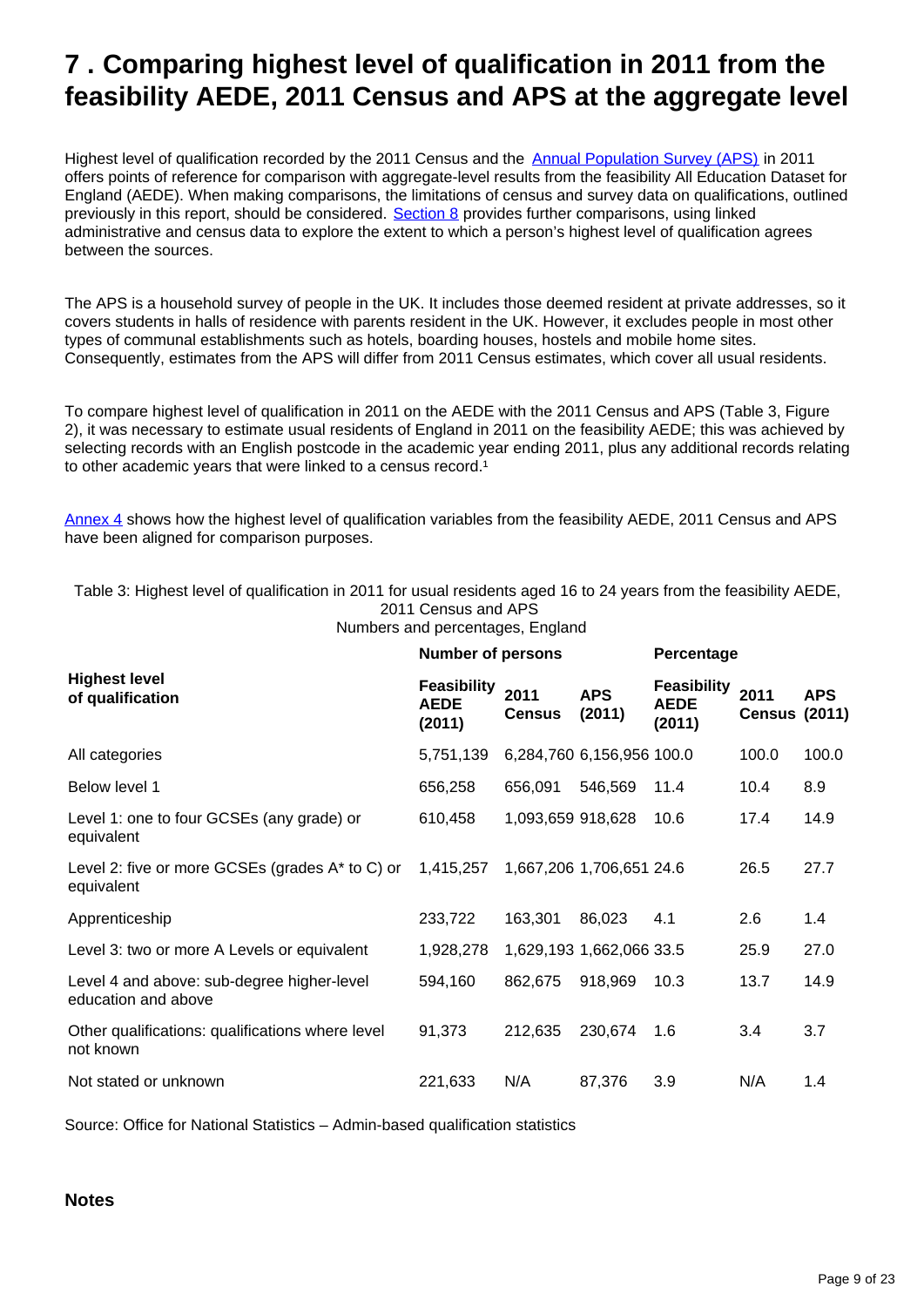- 1. [Annex 4](https://publishing.ons.gov.uk/peoplepopulationandcommunity/educationandchildcare/articles/adminbasedqualificationstatisticsfeasibilityresearchengland/2019-10-22#annex-4-aligning-the-highest-level-of-qualification-variables-from-the-feasibility-aede-2011-census-and-aps) shows how highest level of qualification categories derived using the feasibility All Education Dataset for England (AEDE) were aligned to categories used for the 2011 Census and Annual Population Survey (APS).
- 2. "Below level 1" will include persons aged 16 years who have not yet completed GCSEs or vocational qualifications.
- 3. "Other" can include foreign qualifications.
- 4. The APS variable used for comparisons was [LEVQUL11 \(PDF,924KB\)](http://www.ons.gov.uk/ons/guide-method/method-quality/specific/labour-market/labour-market-statistics/volume-3---2011.pdf) (level of highest qualification held), which follows the Regulated Qualifications Framework (RQF). APS figures have been weighted to reflect the size and composition of the general population.
- 5. In the 2011 Census, where information on an individual's qualifications was not provided, it was imputed.

#### **Figure 2: Administrative data recorded a lower percentage of individuals with "Level 1" and "Level 4 and above" qualifications but a higher percentage with "Level 3"**

**Highest level of qualification in 2011 for usual residents aged 16 to 24 years, from the feasibility AEDE, 2011 Census and APS (percent distribution), England**

Figure 2: Administrative data recorded a lower percentage of individuals with "Level 1" and "Level 4 and above" qualifications but a higher percentage with "Level 3"

Highest level of qualification in 2011 for usual residents aged 16 to 24 years, from the feasibility AEDE, 2011 Census and APS (percent distribution), England



#### **Source: Office for National Statistics – Admin-based qualification statistics**

#### **Notes:**

- 1. 'Other' represents qualifications where level was not known; this can include foreign qualifications.
- 2. In the 2011 Census, where information on an individuals qualifications was not provided, it was imputed.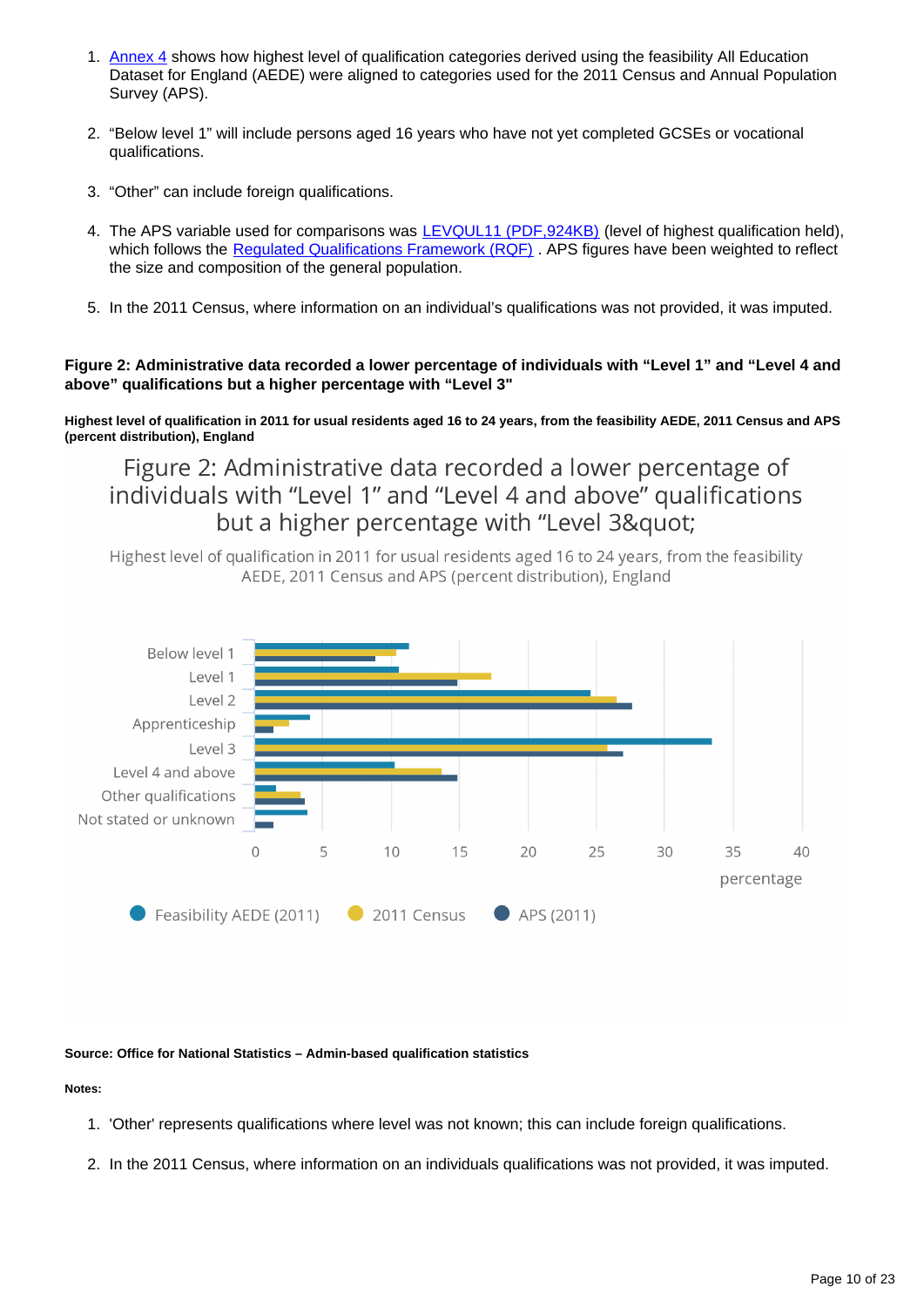## **Why does the distribution of highest level of qualification in 2011 differ across sources?**

In Figure 2, the most notable difference is the feasibility AEDE gives a lower proportion of individuals with "Level 1" and "Level 4 and above" qualifications but a higher proportion with "Level 3" qualifications compared with the 2011 Census and APS.

These differences can be explained through differences in the mode of data collection. The feasibility AEDE is linked administrative data from multiple data sources, recorded for funding and monitoring purposes and evidence-based policy making. As such, it could actually provide more accurate information on highest level of qualification achieved by individuals than self-reported data. This is because it does not rely on someone remembering all qualifications achieved over their lifetime and will not be affected by proxy responses.

The 2011 Census was a self-completion form while the APS is interviewer administered, either face-to-face or over the telephone. An interviewer can explain the question or help respondents remember their qualifications and report qualifications not on the listed options. Previous research found that differences in qualification estimates from the 2011 Census and the APS were largely because of differences in the mode of data collection [\(PDF, 227KB\).](https://www.ons.gov.uk/ons/guide-method/census/analysis/labour-market--housing-and-qualifications/qualifications.pdf)

Differences in population coverage (outlined in Table 1) and the period to which the data refer will also account for a small proportion of the difference between the feasibility AEDE, 2011 Census and APS. In this analysis, the feasibility AEDE provides the highest level of qualification attained by the end of the academic year ending August 2010; in contrast, census figures represent the level attained by 27 March 2011 while APS figures provide the level attained when the individual was surveyed in 2011.

The percentage of individuals with "Level 3" as their highest level of qualification is over six percentage points higher when using the feasibility AEDE compared with the 2011 Census and APS. The feasibility AEDE is likely to have slightly overestimated "Level 3" qualifications because we were unable to accurately derive full attainment in further education data. Consequently, some students who only partially achieved a "Level 3" qualification in Individualised Learner Record (ILR) data will have been incorrectly classed as achieving a full "Level 3" qualification level; 14% of all persons assigned a highest qualification of "Level 3"' were allocated this from ILR data. We are working with the Department for Education (DfE) to ensure full attainment can be more accurately derived in the future.

Using the feasibility AEDE, the percentage of individuals whose highest level of qualification in 2011 was "Other" is just under two percentage points lower than the 2011 Census. This could be because of qualification levels being assigned from the feasibility AEDE for some foreign students using Higher Education Statistics Agency (HESA) qualifications on entry, whereas the 2011 Census reported that they had qualifications but the level was unknown or not stated. Using the feasibility AEDE, data sourced from HESA providing qualifications on entry to higher education allocated Levels 2 to 4 for 2.5% of all persons in 2011.

Our findings show that the percentage of individuals with a qualification at "Level 4 and above" from the feasibility AEDE is three percentage points lower than the 2011 Census and almost five percentage points lower than the APS. The 2011 Census placed professional qualifications such as nursing, banking, accountancy, financial services and engineering in the "Level 4 and above" group; professional qualifications are also considered "Level 4 and above" by the APS, unless the qualification is considered below level 4 by the official qualifications framework, for example, Level 3 Diploma in Accounting. The feasibility AEDE does not capture professional qualifications so we would expect a lower percentage of individuals with a "Level 4 and above" qualification compared with the 2011 Census.

The 2011 Census shows that of all persons aged 16 years and over with a "Level 4 and above" qualification, almost one-quarter (24%) had a professional qualification but no academic or vocational qualification at Level 4 or above. This provides a guide for the difference that might be expected when using administrative data for all persons aged 16 years and over. However, the difference is expected to be substantially lower for those aged 16 to 25 years because professional qualifications will often be obtained at older ages.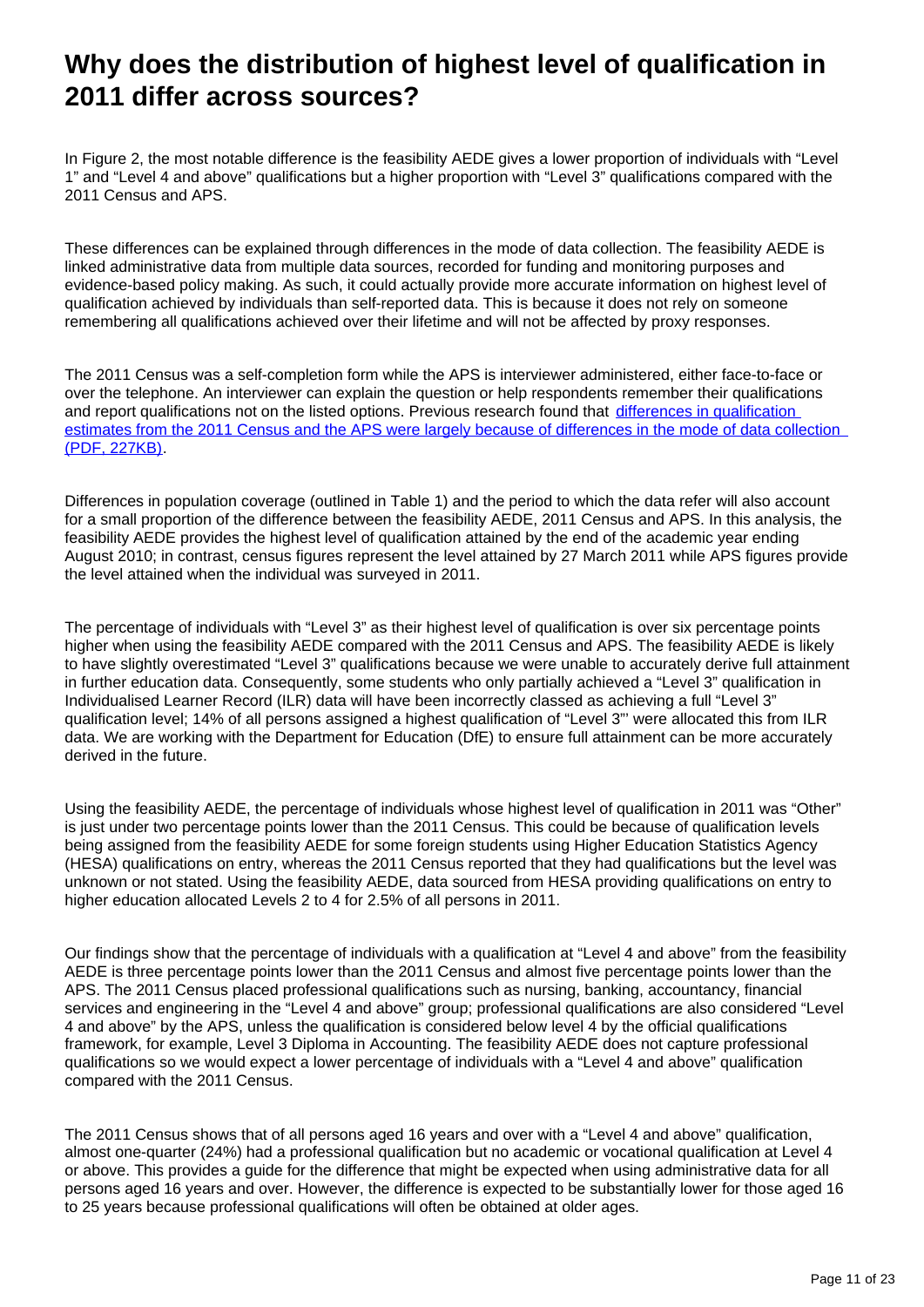Using the feasibility AEDE, data sourced from the national pupil database (NPD) provided the highest qualification level for 86% of persons assigned "Level 1" and "Level 2" and 83% of those assigned "Level 3". The achievement of qualification Levels 1, 2 and 3 is well-recorded in the matched administrative data, which is a data source within the NPD and is used by the DfE to report [Level 2 and 3 attainment by young people aged 19](https://www.gov.uk/government/statistics/level-2-and-3-attainment-by-young-people-aged-19-in-2018). The 2011 Census and APS rely on self-reporting; some persons, even with the help of an interviewer, are likely to incur difficulties recalling the number and associated grades of qualifications, for example, GCSEs, which are required to correctly assign "Level 1" or "Level 2". Administrative data could therefore provide more accurate information. However, the percentage of persons assigned "Level 1" and "Level 2" are likely to be underestimated using the feasibility AEDE, owing to difficulties in accurately deriving full attainment in further education data.

#### **Notes for: Comparing highest level of qualification in 2011 from the feasibility AEDE, 2011 Census and APS at the aggregate level**

1. This approximation for usual residency on the AEDE will underestimate the true number of usual residents.

## <span id="page-11-0"></span>**8 . Comparing highest level of qualification in 2011 from the feasibility AEDE and 2011 Census for linked records**

Agreement rates have been used to compare highest qualification in 2011 from the feasibility All Education Dataset for England (AEDE) with that recorded by the 2011 Census. They represent the number of records where the highest level of qualification from the feasibility AEDE and 2011 Census agree as a percentage of all linked records. Table 4 shows there was 57% agreement for the highest level of qualification between the feasibility AEDE and 2011 Census. When including adjacent levels in the calculation, the agreement rate increases to 84%. This means that highest level of qualification in 2011 on the feasibility AEDE either agrees with the 2011 Census or is within one level for 84% of linked records.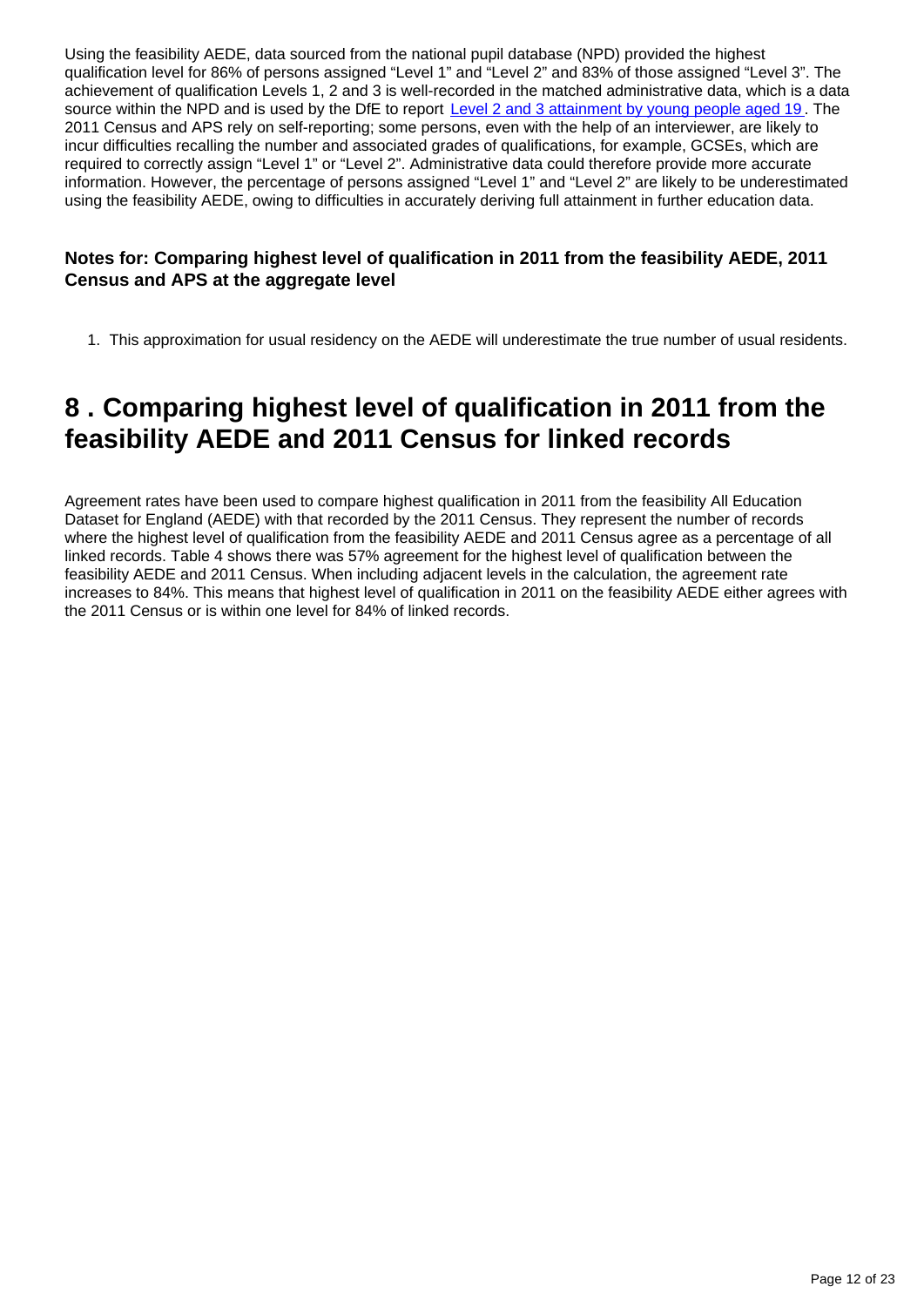Table 4: Agreement rates for highest level of qualification in 2011 between the feasibility AEDE and 2011 Census for linked individuals aged 16 to 25 years, England

|                                          | ZUTT Census                                      |                  |                   |                              |                   |                         |                                      |                  |                    |  |
|------------------------------------------|--------------------------------------------------|------------------|-------------------|------------------------------|-------------------|-------------------------|--------------------------------------|------------------|--------------------|--|
| <b>Feasibility</b><br><b>AEDE (2011)</b> | No professional or<br>academic<br>qualifications |                  | Level Level<br>2  | Apprenticeship $\frac{L}{3}$ | Level             | Level 4<br>and<br>above | <b>No</b><br>Code<br><b>Required</b> |                  | <b>Other Total</b> |  |
| Below level 1                            | 5.6 <sup>1</sup>                                 | 3.0 <sup>2</sup> | 1.2               | 0.1                          | 0.3               | 0.1                     | 0.3                                  | 0.3              | 11.0               |  |
| Level 1                                  | 2.0 <sup>2</sup>                                 | 5.7 <sup>1</sup> | 2.2 <sup>2</sup>  | 0.3                          | 0.3               | 0.2                     | 0.0                                  | 0.3              | 11.0               |  |
| Level 2                                  | 1.1                                              | 6.0 <sup>2</sup> | 15.2 <sup>1</sup> | 0.7                          | 2.2 <sup>2</sup>  | 0.5                     | 0.1                                  | 0.3              | 26.1               |  |
| Apprenticeship                           | 0.2                                              | 0.7              | 1.6 <sup>2</sup>  | 1.1 <sup>1</sup>             | 0.6 <sup>2</sup>  | 0.2                     | 0.0                                  | 0.1              | 4.4                |  |
| Level 3                                  | 0.2                                              | 1.8              | 7.0 <sup>2</sup>  | 0.5                          | 19.2 <sup>1</sup> | 2.3 <sup>2</sup>        | 0.0                                  | 0.2              | 31.3               |  |
| Level 4 and above                        | 0.0                                              | 0.1              | 0.3               | 0.0                          | 0.8 <sup>2</sup>  | 9.3 <sup>1</sup>        | 0.0                                  | 0.1              | 10.7               |  |
| Not stated or<br>unknown                 | 0.6                                              | 0.5              | 0.5               | 0.0                          | 0.5               | 0.4                     | 0.01                                 | 0.8              | 3.3                |  |
| Other                                    | 0.0                                              | 0.1              | 0.1               | 0.0                          | 0.5               | 0.9                     | 0.0                                  | 0.5 <sup>1</sup> | 2.2                |  |
| Total                                    | 9.9                                              | 17.9             | 28.1              | 2.8                          | 24.4              | 13.9                    | 0.4                                  | 2.5              | 100.0              |  |

Source: Office for National Statistics – Admin-based qualification statistics

#### Notes

- 1. Cells with a superscript of 1 sum to provide an agreement rate of 57%. [Back to table](#page-0-0)
- 2. Cells with a superscript of 1 and 2 sum to provide an agreement rate of 84% which includes adjacent census levels in the calculation. [Back to table](#page-0-0)
- 3. Figures may not sum due to rounding. **[Back to table](#page-0-0)**

**2011 Census**

4. The agreement rates with a superscript of 1 show the percentage of all linked records where administrative and census data agree on a persons highest level of qualification. The other cells provide the percentage of all linked records where there is a disagreement on a persons highest level of qualification. [Back to table](#page-0-0)

Some of the disagreements will result from differences in the mode of data collection; this is discussed in more detail, along with many of the other explanations for disagreements noted in the following, in [Section 7.](https://publishing.ons.gov.uk/peoplepopulationandcommunity/educationandchildcare/articles/adminbasedqualificationstatisticsfeasibilityresearchengland/2019-10-22#comparing-highest-level-of-qualification-in-2011-from-the-feasibility-aede-2011-census-and-aps-at-the-aggregate-level)

When making comparisons, it is important to remember that census responses are affected by self-reporting, proxy responses, recall bias and uncertainty about how to report qualifications not listed. The Census Quality [Survey \(CQS\) \(PDF, 1.42MB\)](https://webarchive.nationalarchives.gov.uk/20160112034634/http:/www.ons.gov.uk/ons/guide-method/census/2011/census-data/2011-census-user-guide/quality-and-methods/quality/quality-measures/assessing-accuracy-of-answers/2011-census-quality-survey-report.pdf) showed that respondents found it difficult to distinguish between "Level 1" and "Level 2" and also between "Level 2" and "Level 3" for highest level of qualification. Consequently, the feasibility AEDE could provide more accurate information on highest level of qualification since attainment data are from awarding bodies, but the feasibility AEDE does have population coverage limitations.

Some disagreements where the level assigned using the feasibility AEDE is lower than that reported by the 2011 Census will be explained by the different time period to which the data sources refer.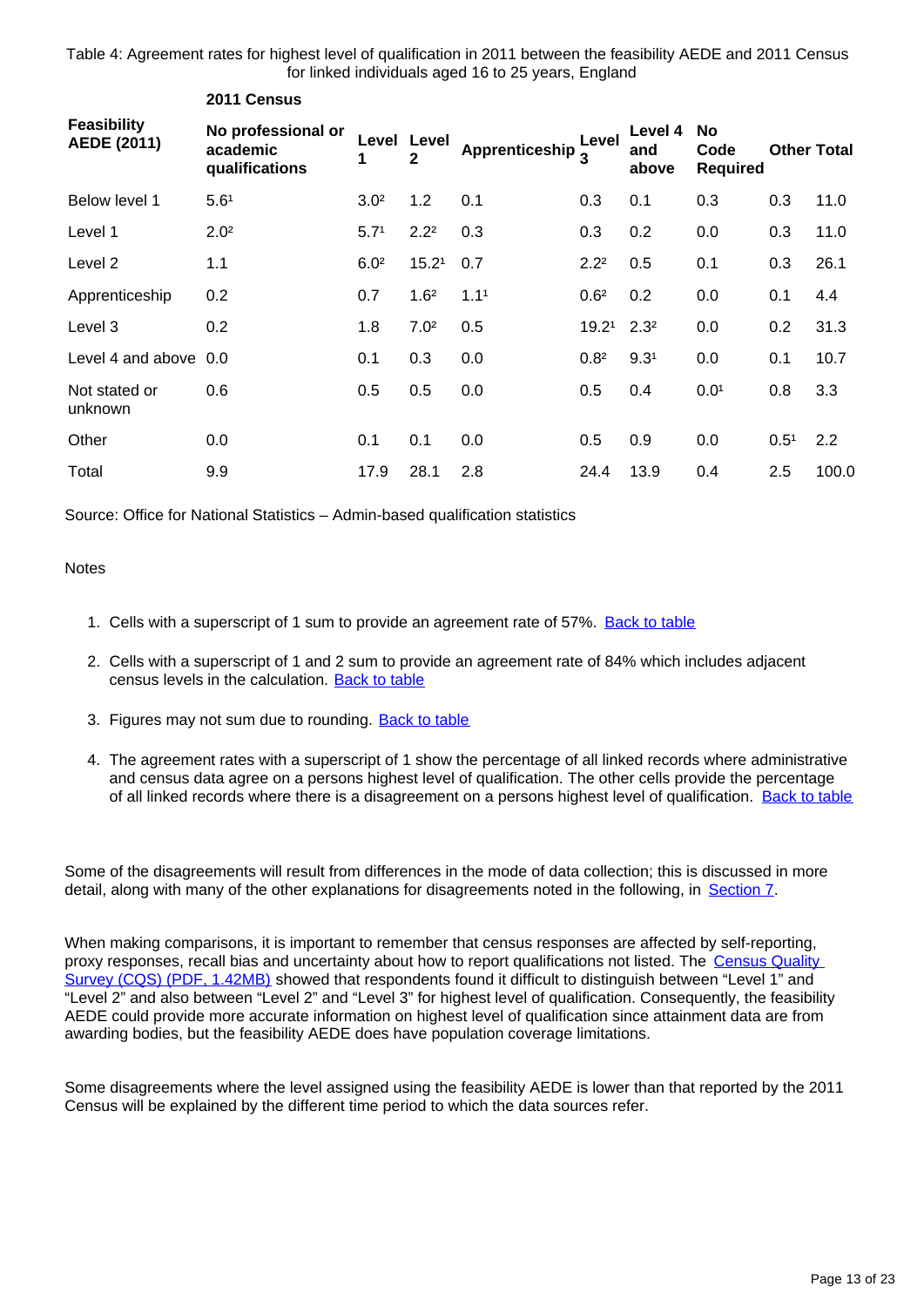Highest level of qualification was assigned using Individualised Learner Record (ILR) attainment for 12% of linked administrative records. Of these, only 30% were assigned the same level as reported by the 2011 Census (Table 5). Difficulties in deriving full attainment of qualification levels in the feasibility AEDE for further education data will explain some of these disagreements where the highest level of qualification from the feasibility AEDE is higher than that reported by the 2011 Census.

More specifically, disagreements where the 2011 Census reported "Level 4 and above" but the feasibility AEDE assigned a lower level can be explained by professional qualifications not being included in the feasibility AEDE; the 2011 Census recorded professional qualifications as "Level 4 and above".

The "Below level 1" group was derived using the feasibility AEDE. Most individuals assigned to this group were aged 16 years with no attainment found (16 year olds who had not yet completed their GCSEs, for example) and consequently considered too young to have attained formal qualifications; those older than 16 years with no attainment found were considered to have highest level of qualification "not stated or unknown". Just under half (46%) of persons on the feasibility AEDE for whom no qualification level could be derived reported a non-UK country of birth in the 2011 Census; these persons are likely to be foreign students who studied in England but had not gained an English qualification by 2011.

Table 5 shows that when the highest level of qualification from the feasibility AEDE is assigned using Higher Education Statistics Agency (HESA) data, the level assigned agreed with that recorded by the 2011 Census for 89% of persons. Qualifications on entry to higher education as reported on HESA data, are only used when no attainment is found from the other sources or the qualifications on entry to higher education suggest a higher level than reported by the other sources. Further work is required to gain a greater understanding of these data and the lower level of agreement.

| Table 5: Data source used to obtain AEDE highest level of qualification in 2011 and whether the feasibility AEDE |
|------------------------------------------------------------------------------------------------------------------|
| and 2011 Census reported the same level                                                                          |
| England                                                                                                          |

**Data source used to obtain highest level of qualification from feasiblity AEDE Number of persons Percentage of persons for which feasibility AEDE and 2011 Census assigned the same highest level of qualification Highest level of qualification on feasibility AEDE is same as the 2011 Census Highest level of qualification on feasibility AEDE is different from the 2011 Census** National pupil database (NPD) 2,149,330 1,431,105 60 Individualised Learner Record (ILR) 177,769 412,823 30 **Higher Education** Statistics Agency (HESA) 437,554 54,869 89 HESA: qualifications on entry to higher education 52,636 129,999 29 Total 2,817,289 2,163,933 57

Source: Office for National Statistics – Admin-based qualification statistics

**Notes** 

1. Figures by source will not sum to the total where highest level of qualification on feasibility AEDE is different from the 2011 Census. This is because the total includes 135137 persons for whom no attainment was found on the feasibility AEDE. [Back to table](#page-0-0)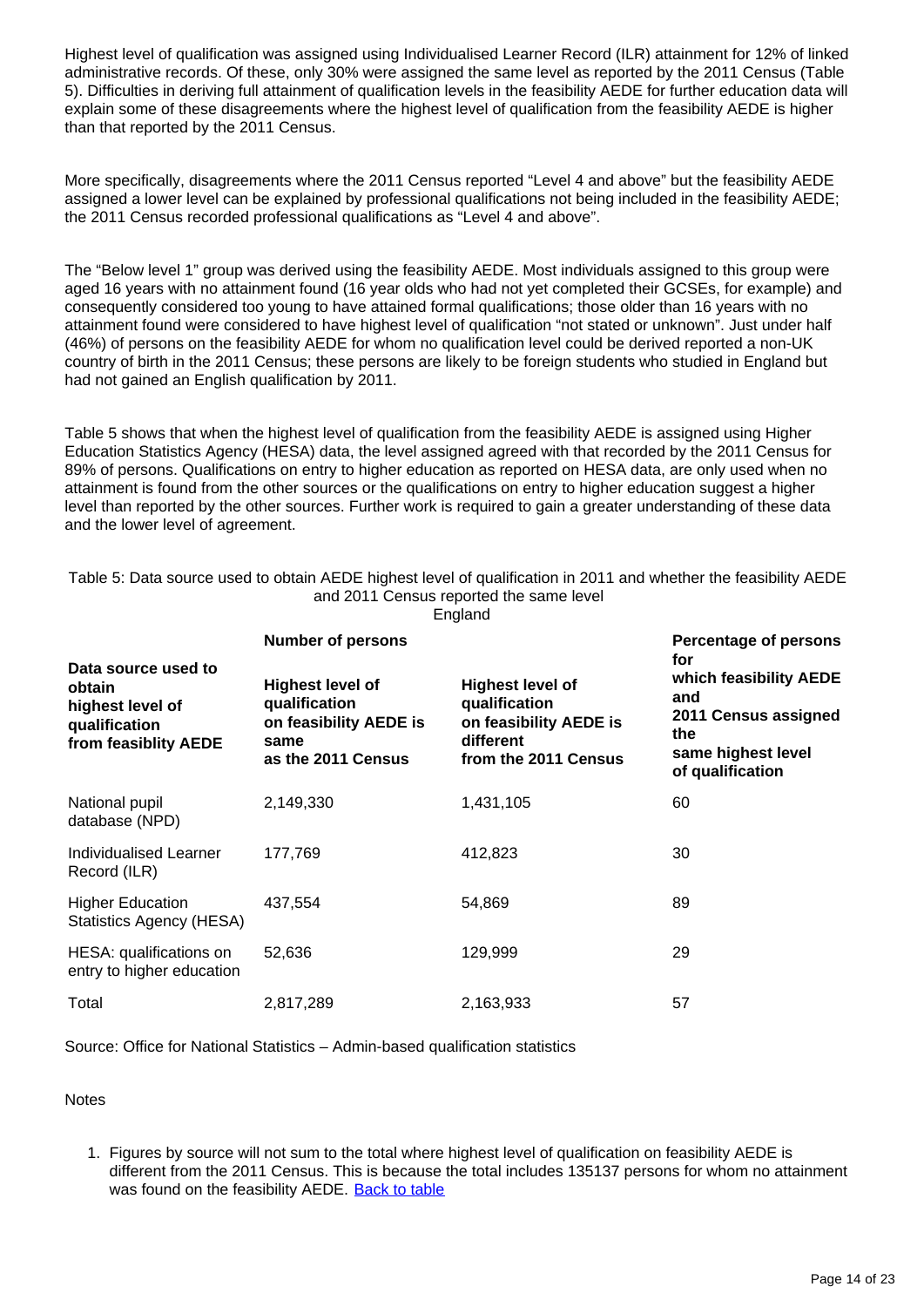### <span id="page-14-0"></span>**9 . Next steps**

This research demonstrates that administrative data can provide high-quality information on highest level of qualification achieved by individuals as it is not affected by issues resulting from self-reporting or proxy responses. The data available currently provides high-quality information on qualifications obtained by recent school leavers and graduates, representing a very large proportion of first-time entrants to the labour market. However, further work is required to increase the population coverage of the administrative data, by including persons above 25 years of age, and data for Wales. Working with the Department for Education (DfE), we hope to be able to derive full attainment of qualification levels in further education data more accurately in the future.

We also need to consider how we estimate a person's qualifications if they are not present in the administrative data; this will need to depend upon identifying possible reasons why they are not present in the administrative data, such as:

- someone who has migrated into the country recently and is either studying but has not yet attained a qualification in the country or not studying
- someone who has only gained qualifications while attending independent educational institutions
- someone who gained their highest level of qualification prior to the academic year ending 2003, since data prior to this cannot be consistently linked

The 2021 Census could be used to provide a base for information on qualifications, and any future attainment recorded by administrative data could be used to update qualifications achieved over time. We will also consider how the AEDE could be extended to include more historical HESA data to improve coverage.

This research has focussed on comparing highest level of qualification in 2011 derived from administrative data with figures from the 2011 Census and Annual Population Survey (APS) for England as a whole. Future work will look at expanding the population coverage of the administrative data to enable more detailed statistics for subnational areas and sub-groups of the population such as age–sex groups; we also hope to provide more detail for different qualifications, like the levels of apprenticeships. We also plan to compare highest level of qualification obtained from administrative data against the APS for more recent years.

## <span id="page-14-1"></span>**10 . Feedback**

We are keen to get feedback on these research outputs and the methodology used to produce them, including how they might be improved and potential uses of the data. Please email your feedback to admin.based. characteristics@ons.gov.uk. Please include "Education and Qualifications" in the subject line of your response.

We are very interested in understanding what qualifications data are likely to be required in the future to inform policies, target schemes and monitor changes over time, to ensure we meet user needs where possible. Please let us know:

- what qualifications data you require; is highest level of qualification of most interest?
- what are the qualifications data used for?

Please provide as much detail as you can and email your response to admin.based.characteristics@ons.gov.uk; information provided will be considered in future research.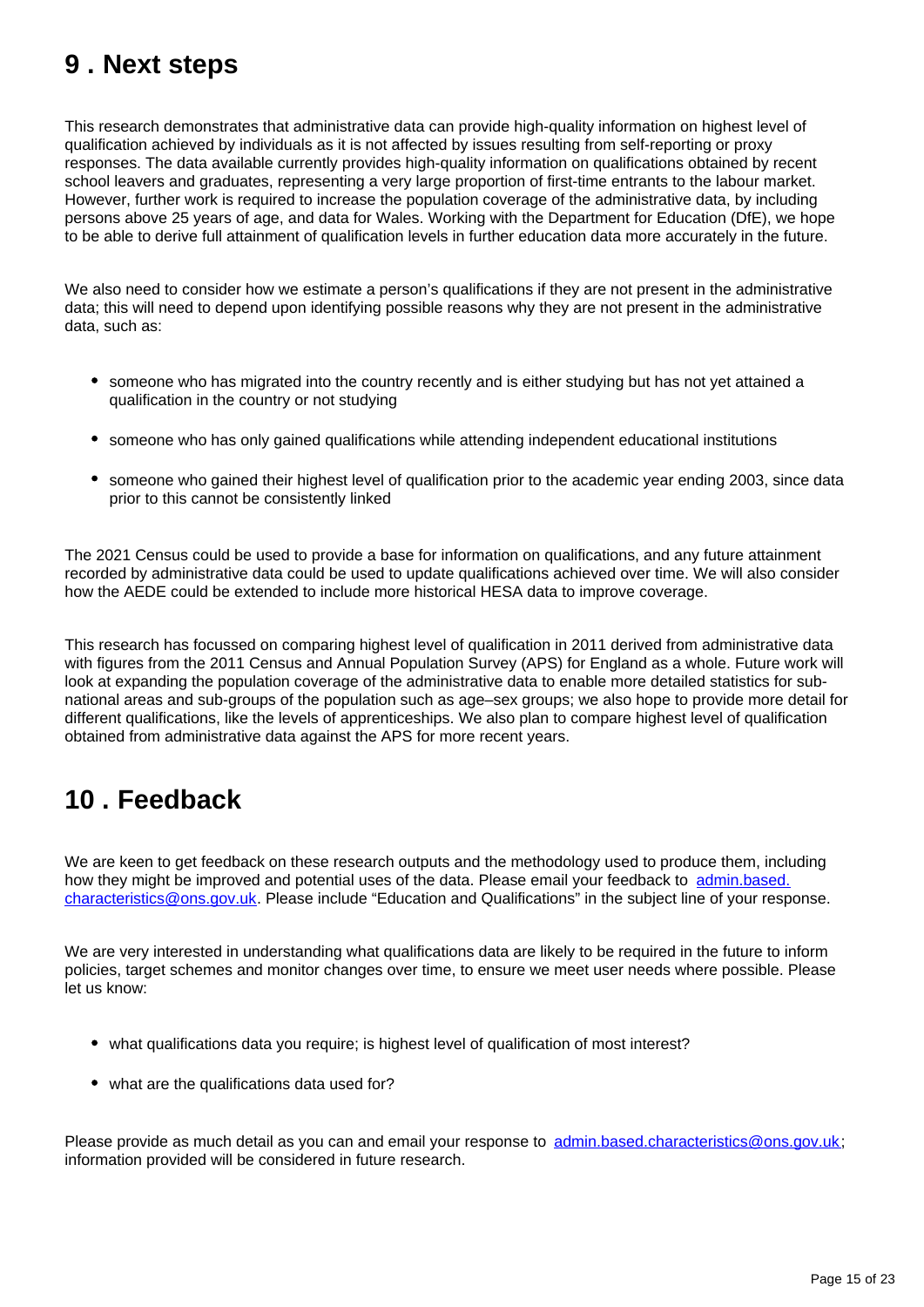## <span id="page-15-0"></span>**11 . Annex 1: Method used to link feasibility AEDE and 2011 Census records**

This research used the anonymous linkage methodology previously set out in the **Beyond 2011: Matching** [Anonymous Data \(PDF, 319KB\)](https://www.ons.gov.uk/ons/about-ons/who-ons-are/programmes-and-projects/beyond-2011/reports-and-publications/beyond-2011-matching-anonymous-data--m9-.pdf). Here, we summarise methodological considerations that are specific to this piece of research that should be read in conjunction with the previous linked report.

To enable the feasibility All Education Dataset for England (AEDE) to be matched with the 2011 Census, the Office for National Statistics (ONS) created a 2011 AEDE; this removed multiple entries for the same student present in the feasibility AEDE, leaving only the closest student record to 2011. If a student had two entries that were equidistant from 2011, then the entry with the least amount of "missingness" was selected to maximise the chance of linking the record. Just under half (47%) of all 2011 AEDE records were from the academic year ending 2011<sup>1</sup>, while 11% and 8% were from the academic years ending 2010 and 2012 respectively.

Deterministic matching (Figure 3), also known as rule-based matching, involved comparing match-keys for the 2011 AEDE and 2011 Census records to determine where matches occurred. The census dataset used for matching with the feasibility AEDE represented fairly raw collected census data before imputation of any missing data.

Missing values or dynamic characteristics on either the 2011 AEDE or the 2011 Census record, such as postcode, date of birth, sex, forename and surname, will reduce the number of match-keys available for matching and decrease the likelihood of finding a one-to-one match between the datasets for the record. The greatest impact results from a missing or incorrect postcode; eight of the nine match-keys used required either full or partial postcode information.

Different combinations of postcodes available from the 2011 Census<sup>2</sup> and feasibility AEDE<sup>3</sup> were taken into account by the matching algorithm. For Higher Education Statistics Agency (HESA) records, matches on the census term-time postcode took precedent over matches on the other census postcodes since most students were enumerated by the census at their term-time address.

Beyond this, we used probabilistic matching, also known as score-based matching, to try to match records not linked by deterministic matching (Figure 3). Similarity tables were used to calculate agreement scores on names, date of birth, sex and postcode. A measure of agreement was also calculated for the geographical distance between locations. All matches with an overall agreement score above the assigned threshold value were regarded as a match and the records were linked.

Figure 3 shows the three possible outcomes when linking the 2011 Census and 2011 AEDE:

- AEDE and 2011 Census records that were linked; this will inevitably include a very small proportion of falsepositive matches, or linked records that do not relate to the same individual
- AEDE records that were not linked to a 2011 Census record (AEDE residuals)
- 2011 Census records that were not linked to an AEDE record (2011 Census residuals)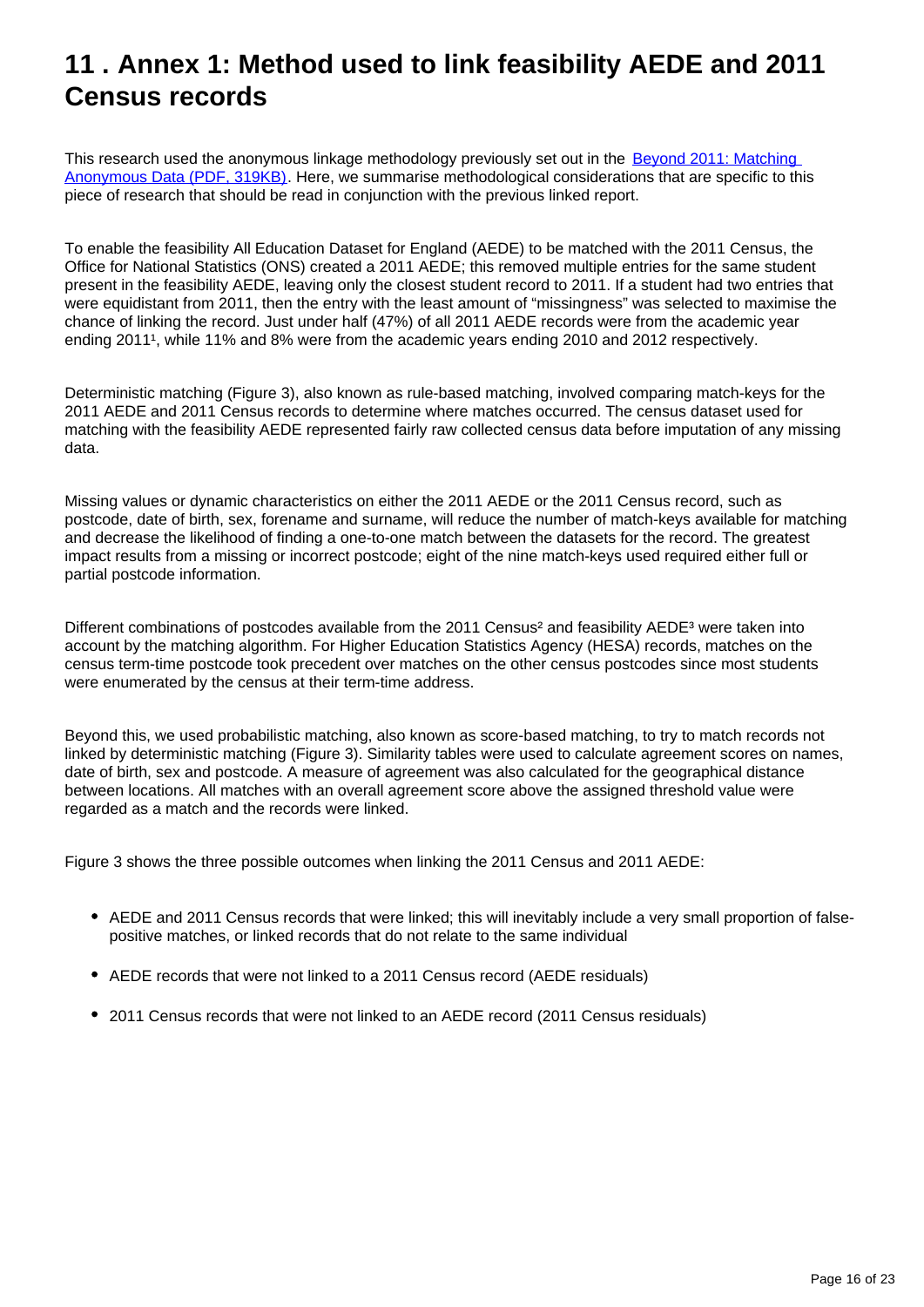#### **England**



**Source: Office for National Statistics - Admin-based qualification statistics**

**Notes for: Annex 1: Method used to link feasibility AEDE and 2011 Census records**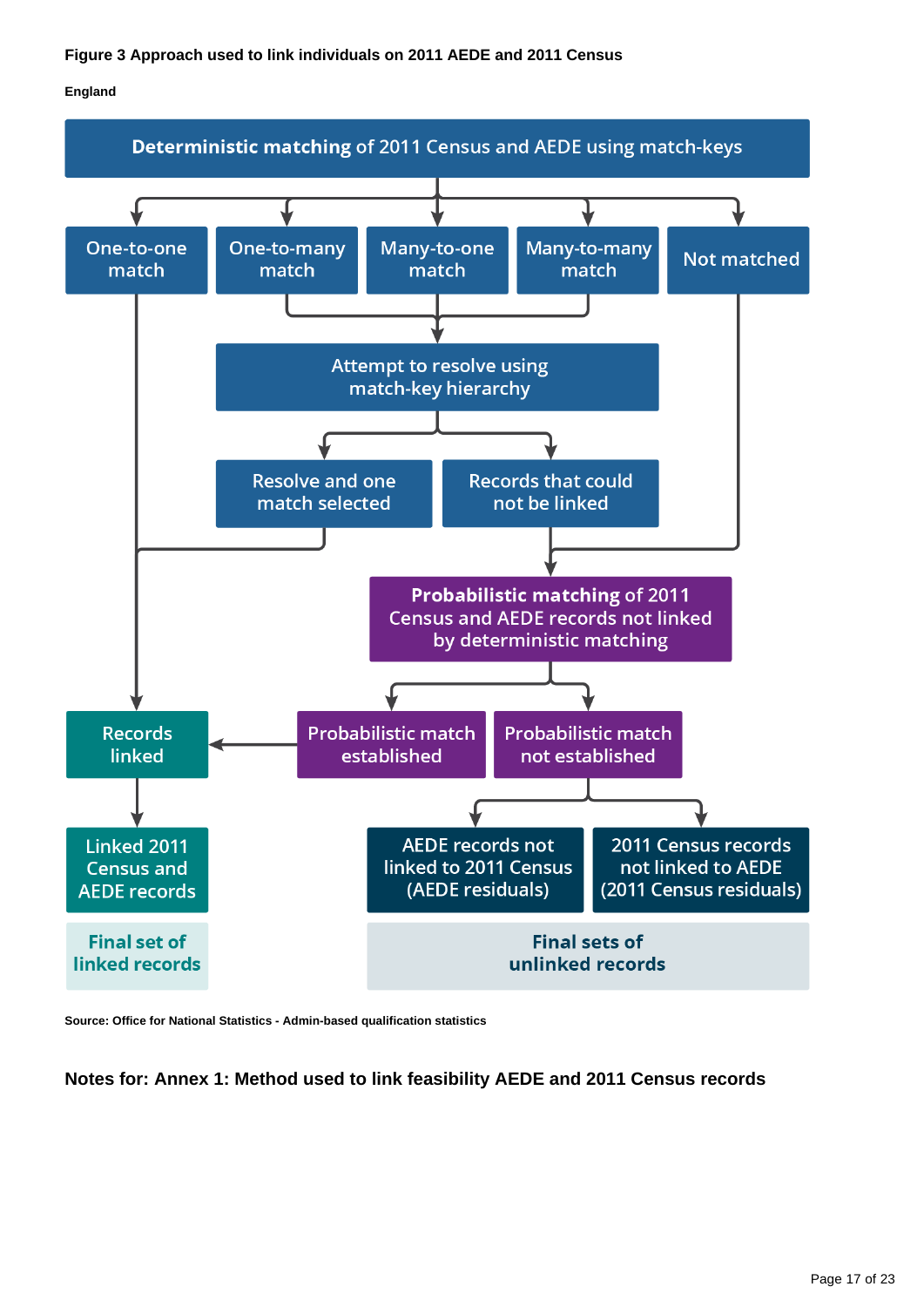- 1. The national pupil database (NPD) academic year is from September to August, while it is from August to July for Individualised Learner Record (ILR) and Higher Education Statistics Agency (HESA) data.
- 2. Main address; term-time address; second address; and address one year ago.
- 3. Term-time postcode (NPD, ILR, HESA); home postcode (HESA); and postcode prior to enrolment (ILR).

## <span id="page-17-0"></span>**12 . Annex 2: Quality of linked administrative data on education**

#### **What proportion of 2011 Census records were linked to the 2011 AEDE?**

Using deterministic and probabilistic matching, 84% of 2011 Census records relating to persons resident in England aged 16 to 24 years on 31 March 2011 were linked to the 2011 All Education Dataset for England (AEDE)<sup>1</sup>. Deterministic matching resulted in 82% of 2011 Census records being linked while probabilistic matching resulted in a further 2% of 2011 Census records being linked.

#### **What proportion of the 2011 AEDE was deterministically linked?**

Overall, 66% of 2011 AEDE records were deterministically linked to a 2011 Census record; this will include some false-positive matches, or records that have been linked but that do not relate to the same individual. We would not expect to link 100% of records since the AEDE will include individuals who were not recorded by the 2011 Census; the reasons for this are explained later.

As expected, the highest deterministic linkage rate was achieved for 2011 AEDE records from the academic year ending 2011², the academic year when the census was conducted; 93% of records from the national pupil database (NPD), 82% of Individualised Learner Record (ILR) data and 76% of Higher Education Statistics Agency (HESA) data were linked to census data. Most individuals studying in England during the academic year ending 2011 should have been recorded by the 2011 Census. The slightly lower linkage rate for HESA compared with NPD and ILR is likely a consequence of the higher level of "missingness" of postcode in HESA data. Home postcode is thought to be missing from HESA data owing to students simply leaving it blank, while term-time postcode could have been left blank if they did not know their postcode when first entering their details. These results are consistent with results obtained from previous work to link 2011 Census with HESA and English school census data for 2011.

For all sources, the linkage rate declines as the academic year moves further away from 2011. This is likely to result from address information changing over time or individuals in the 2011 AEDE not being resident in England in 2011. Only a relatively small number of records are affected by these lower linkage rates since the majority (47%) of records used in the matching process were from the academic year ending 2011 ( [Annex 1](https://www.ons.gov.uk/peoplepopulationandcommunity/educationandchildcare/articles/adminbasedqualificationstatisticsfeasibilityresearchengland/2019-10-22#annex-1-method-used-to-link-feasibility-aede-and-2011-census-records)).

Overall, 79% of NPD, 65% of ILR and 61% of HESA records were deterministically linked to 2011 Census data, regardless of academic year.

### **What proportion of the 2011 AEDE was probabilistically linked?**

Probabilistic linkage was only applied to records that could not be linked deterministically; only 1.5% of 2011 AEDE records were probabilistically linked to a 2011 Census record. Probabilistic linkage was highest for earlier academic years. The higher linkage rates among earlier years is likely a consequence of records not being linked deterministically owing to personal information changing over time, such as postcode.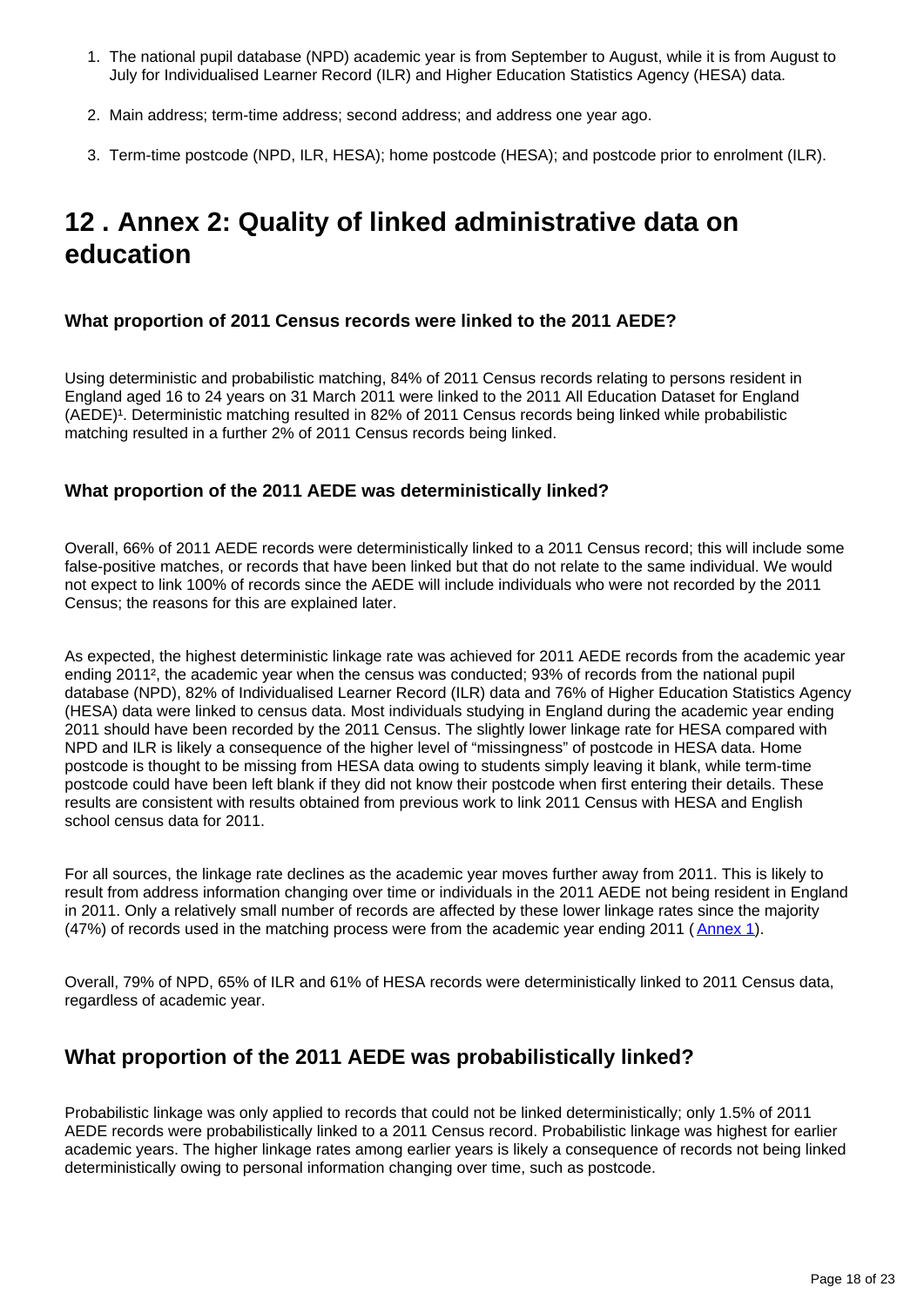Overall, 67% of 2011 AEDE records were linked to a 2011 Census record using either deterministic or probabilistic matching.

### **Quality of linkage varies by individual's age**

The percentage of 2011 Census records linked to a AEDE record varied by age. Individuals aged 16 and 17 years had the highest linkage rate (94%), likely a consequence of lower residential mobility among students at these younger ages compared with those a few years older. Linkage rates for individuals aged 19 to 24 years ranged between 77% and 82%.

#### **Reasons why some records cannot be linked**

#### **Individuals not in the 2011 Census**

The 2011 Census had a person non-response rate of 6% for the total estimated population in England and Wales. For persons aged 15 to 19 years and 20 to 24 years, person non-response was 8% and 11% respectively. We publish [census response rates by age-group](https://webarchive.nationalarchives.gov.uk/20160115211827/http:/www.ons.gov.uk/ons/guide-method/census/2011/census-data/2011-census-data/2011-first-release/first-release--quality-assurance-and-methodology-papers/census-response-rates.xls).

Additionally, the fluid nature of migration means that if students were not in England and Wales on Census Day, then although they may be studying in the country, they will not be present in 2011 Census data.

The feasibility AEDE represents a cumulative stock estimate of all persons in the age cohort. Once recorded, the person remains in the AEDE even if they emigrate or die. Therefore, some persons in the 2011 AEDE will not have been recorded by the 2011 Census.

#### **Individuals not in the feasibility AEDE**

Individuals who only ever attend independent educational institutions or who are home-educated and receive no funding from the government are recorded by the census but are not in the feasibility AEDE. The [Department for](https://www.gov.uk/government/organisations/department-for-education)  [Education \(DfE\)](https://www.gov.uk/government/organisations/department-for-education) estimated that there were [around 86,000 individuals aged 16 to 18 years attending independent](https://www.gov.uk/government/statistics/schools-pupils-and-their-characteristics-january-2011)  [schools in England in 2011,](https://www.gov.uk/government/statistics/schools-pupils-and-their-characteristics-january-2011) representing around 4% of all individuals at that age. Data on the number of homeeducated children who receive no funding from the government are not collected centrally; however, [figures](https://schoolsweek.co.uk/home-education-doubles-with-schools-left-to-pick-up-pieces-when-it-fails/)  [based on Freedom of Information responses](https://schoolsweek.co.uk/home-education-doubles-with-schools-left-to-pick-up-pieces-when-it-fails/) received from 86 out of 152 councils suggest that in 2011, around 15,000 children were home-educated, representing around 0.2% of all individuals aged 5 to 16 years.

Migrants in the country on 27 March 2011 are captured by the 2011 Census but if they do not study in England, then they will not be in the feasibility AEDE.

Therefore, some persons recorded by the 2011 Census will not be in the AEDE.

#### **Notes for Annex 2: Quality of linked administrative data on education**

1 The percentage of 2011 Census records linked to the 2011 AEDE was calculated by restricting linked AEDE– census records (the numerator) to those where:

- the census age on 31 March 2011 was 16 to 24 years or not stated
- the census country was England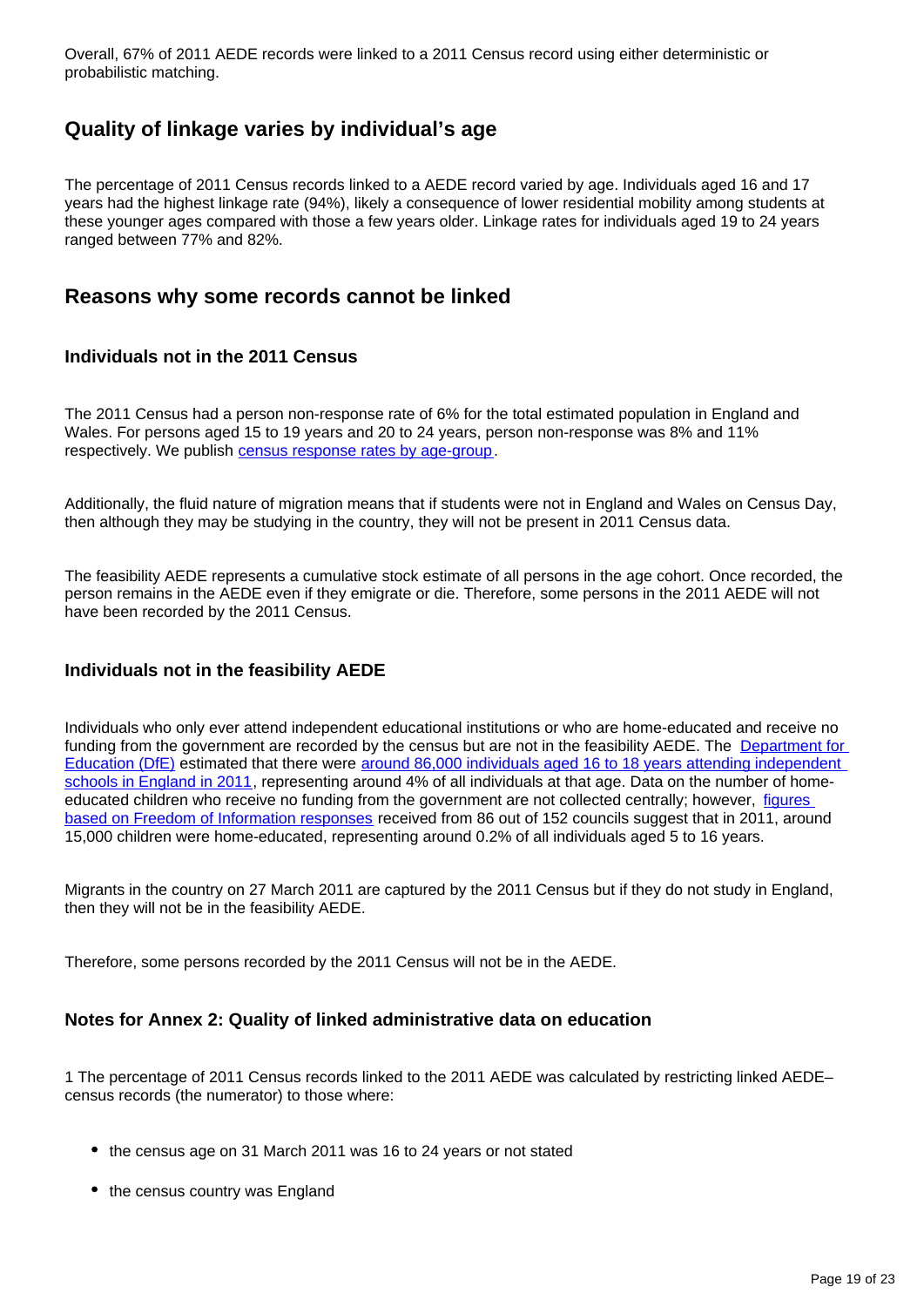and restricting census records (the denominator) to records where:

- the census age on 31 March 2011 was 16 to 24 years
- the census country was England

Although the 2011 AEDE included some persons aged 25 years on 31 March 2011, these were excluded when calculating linkage rates. This is because the numerator (AEDE–census linked records) would have contained only one-quarter of the cohort turning 25 years of age in 2011 while the denominator (2011 Census) would have contained a full cohort, impacting on the linkage rate.

2 The NPD academic year is from September to August while for ILR and HESA it is from August to July.

### <span id="page-19-0"></span>**13 . Annex 3: Deriving highest qualification level for each data source on feasibility AEDE**

Figure 1 in [Section 6](https://www.ons.gov.uk/peoplepopulationandcommunity/educationandchildcare/articles/adminbasedqualificationstatisticsfeasibilityresearchengland/2019-10-22#establishing-highest-qualification-level-from-the-feasibility-aede) shows the approach used to derive highest level of qualification in 2011 using the feasibility All Education Dataset for England (AEDE). This annex provides further detail on the derivation process.

### **Deriving highest qualification level using the national pupil database**

Attainment recorded on the national pupil database (NPD) is cumulative and includes academic and vocational qualifications, work-based learning, and apprenticeships. The latest NPD attainment record up to and including the academic year ending August 2010 was selected for each student. A highest-level qualification field was then derived by looking at whether the student had achieved Level 1, 2 or 3 overall or successfully completed an apprenticeship (apprenticeships were considered to sit between Levels 2 and 3). The levels recorded on the NPD correspond to the [Regulated Qualifications Framework \(RQF\)](https://www.gov.uk/find-a-regulated-qualification); the NPD does not currently record attainment beyond level 3. A student's highest level of attainment on the NPD was then linked to the 2011 AEDE.

### **Deriving highest qualification level using ILR data**

Only Individualised Learner Record (ILR) attainment records relating to completed academic or vocational qualifications, work-based learning or apprenticeships were retained for reporting years up to and including the year ending July 2010.

These ILR attainment records were then linked to learning aims reference datasets to obtain the qualification level; these levels correspond to the [Regulated Qualifications Framework \(RQF\).](https://www.gov.uk/find-a-regulated-qualification) To take account of students who had completed multiple aims, the attainment data was ordered and the highest level of qualification was retained for each student and linked to the 2011 AEDE.

### **Deriving highest qualification level using attainment from HESA data**

Higher Education Statistics Agency (HESA) student records include a "qualifications obtained" population identifier that distinguishes students who have obtained a qualification. Using this, we retained only students who had obtained a qualification for reporting years up to and including the year ending July 2010. We then identified attainment of "Level 4 and above". We then linked the highest level of qualification recorded for each individual to the 2011 AEDE.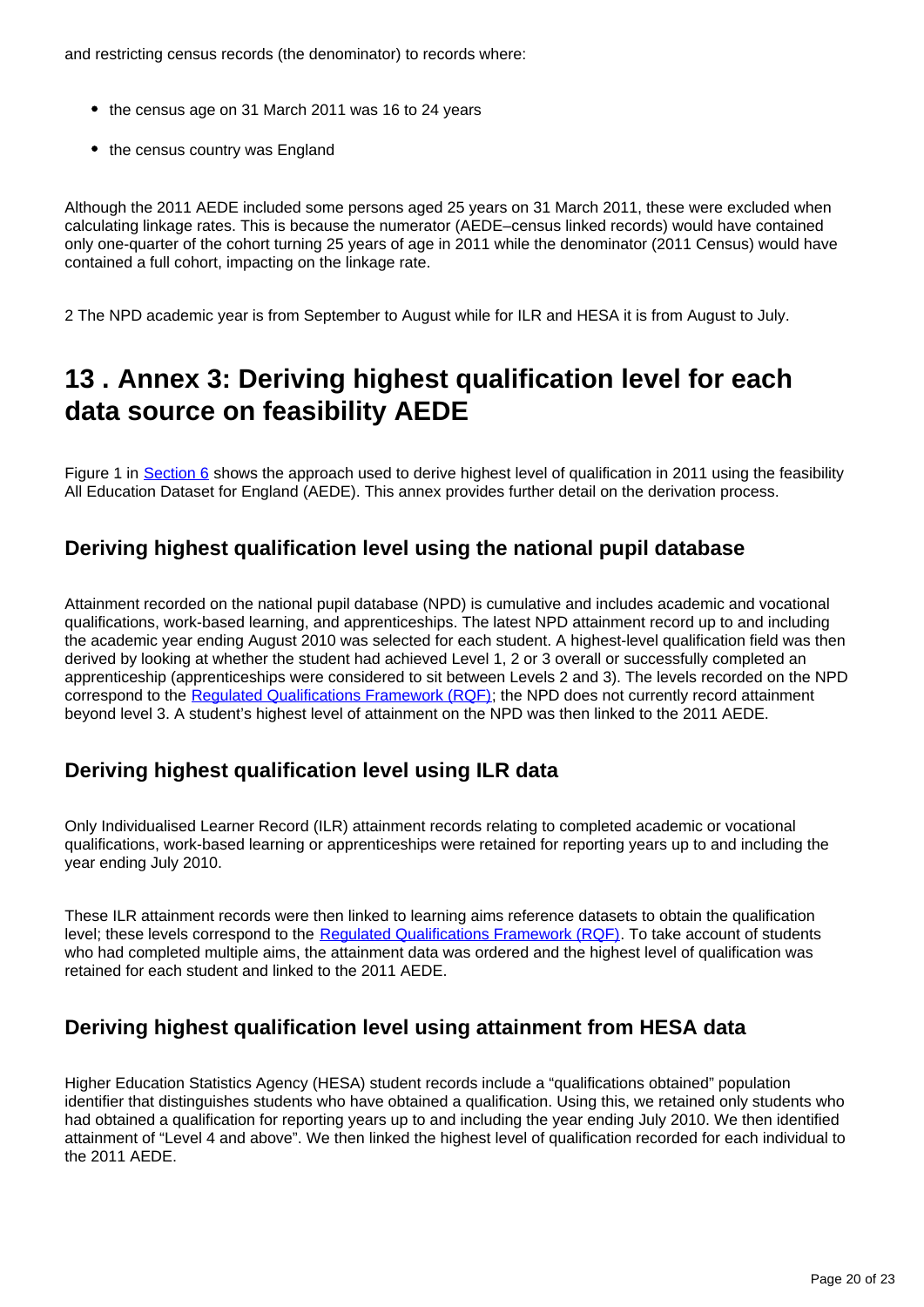We also used highest level of qualification on entry to higher education from HESA data. Where available, this field enabled us to obtain highest level of qualification for students not recorded by the NPD or Individualised Learner Record (ILR) data and who were only part-way through completing their studies at higher education, for example, international students.

### <span id="page-20-0"></span>**14 . Annex 4: Aligning the highest level of qualification variables from the feasibility AEDE, 2011 Census and APS**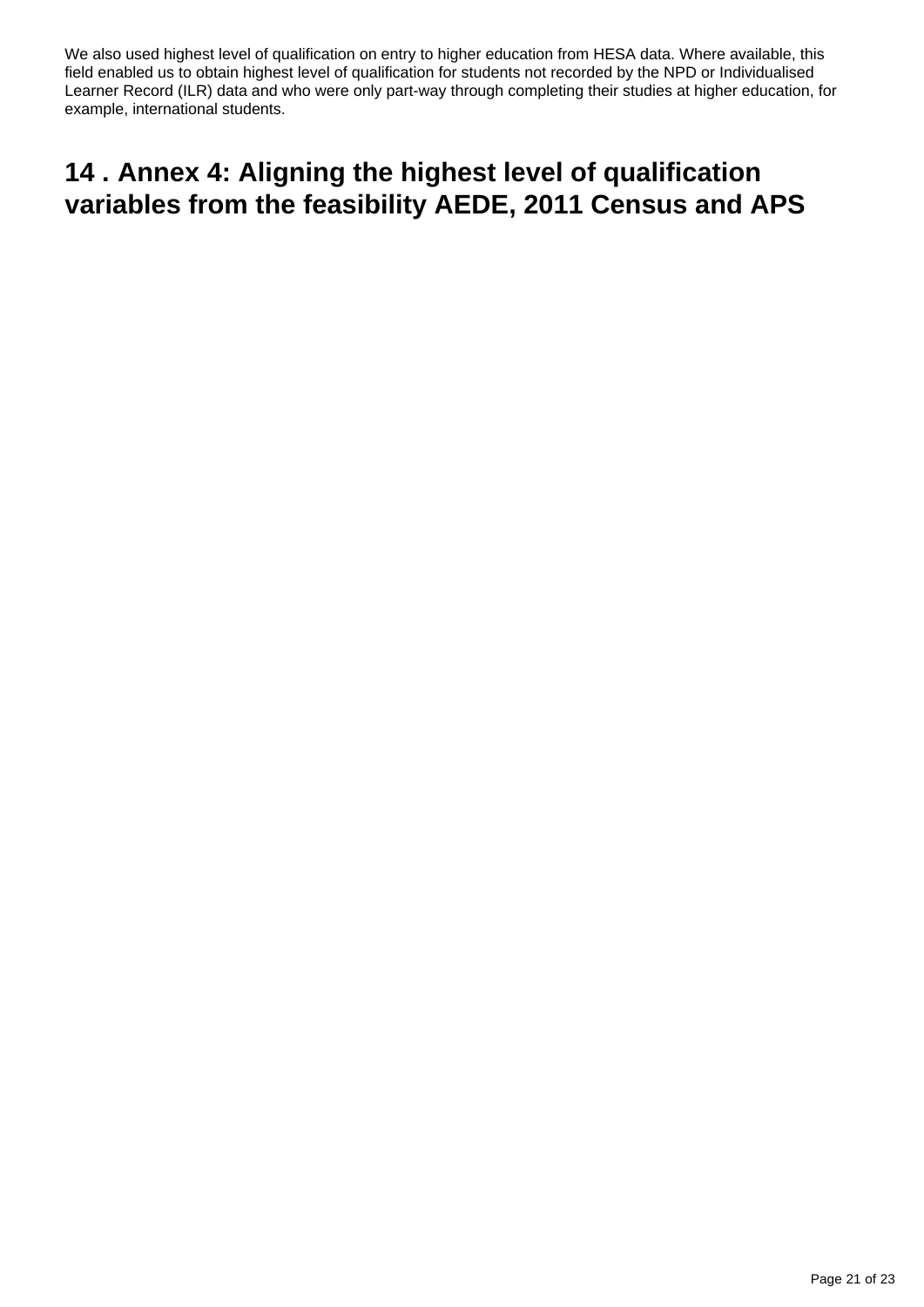Table 6: Alignment of highest level of qualification on feasibility AEDE, 2011 Census and APS

| <b>Highest level</b><br>οf<br>qualification<br>used<br>for<br>comparison | <b>Annual Population</b><br><b>Survey (APS)</b><br>LEVQUL11                                                                                                          | 2011 Census                                                                                                                                                                                                                                                                                                                                         | <b>Feasibility All</b><br><b>Education</b><br><b>Dataset</b><br>for England<br>(AEDE)                                    |  |
|--------------------------------------------------------------------------|----------------------------------------------------------------------------------------------------------------------------------------------------------------------|-----------------------------------------------------------------------------------------------------------------------------------------------------------------------------------------------------------------------------------------------------------------------------------------------------------------------------------------------------|--------------------------------------------------------------------------------------------------------------------------|--|
| <b>Below level 1</b>                                                     | No qualifications                                                                                                                                                    | No academic or professional qualifications                                                                                                                                                                                                                                                                                                          | Below level 1:<br>Entry-level<br>qualification<br>and no<br>qualifications                                               |  |
| Level 1                                                                  | Below NQF Level 2:<br>education below GCSE<br>level                                                                                                                  | Level 1: one to four O Levels, CSEs or GCSEs (any<br>grades); Entry level foundation diploma; NVQ Level 1;<br>foundation GNVQ; or Basic or Essential Skills                                                                                                                                                                                         | Level 1: one to<br>four GCSEs<br>(any grade) or<br>equivalent                                                            |  |
| Level <sub>2</sub>                                                       | NQF Level 2:<br>equivalent to GCSEs                                                                                                                                  | Level 2: five or more O Level (Passes), CSEs (Grade<br>1) or GCSEs (Grades A* to C); School Certificate; one<br>A Level, two to three AS levels or VCEs; Intermediate<br>or Higher Diploma; Welsh Baccalaureate Intermediate<br>Diploma; NVQ Level 2; Intermediate GNVQ; City and<br>Guilds Craft; BTEC First or General Diploma; or RSA<br>Diploma | Level 2: five or<br>more GCSEs<br>(grades A* to<br>C) or<br>equivalent                                                   |  |
| <b>Apprenticeship</b>                                                    | <b>Trade Apprenticeships</b>                                                                                                                                         | Apprenticeship                                                                                                                                                                                                                                                                                                                                      | Apprenticeship<br>at any level                                                                                           |  |
| Level 3                                                                  | NQF Level 3:<br>equivalent to A levels                                                                                                                               | Level 3: two or more A Levels or VCEs; four or more<br>AS levels; Higher School Certificate; Progression or<br>Advanced Diploma; Welsh Baccalaureate Advanced<br>Diploma; NVQ Level 3; Advanced GNVQ; City and<br>Guilds Advanced Craft; ONC; OND; BTEC National;<br>or RSA Advanced Diploma                                                        | Level 3: two or<br>more A levels<br>or equivalent                                                                        |  |
| Level 4 and<br>above                                                     | NQF Level 4 and<br>above: sub-degree<br>higher-level education<br>and above (includes<br>professional<br>qualifications<br>considered to be NQF<br>Level 4 or above) | Level 4 and above: degree (for example, BA or BSc);<br>Higher Degree (for example, MA, PhD or PGCE);<br>NVQ Levels four to five; HNC; HND; RSA Higher<br>Diploma; BTEC Higher level; Foundation degree (NI);<br>Professional qualifications (for example, teaching,<br>nursing or accountancy)                                                      | Level 4 and<br>above: sub-<br>degree higher-<br>level<br>education and<br>above                                          |  |
| Other<br>qualifications                                                  | Other qualifications                                                                                                                                                 | Other qualifications: Vocational or work-related<br>qualifications; foreign qualifications or qualifications<br>gained outside the UK (NI) (not stated or level<br>unknown)                                                                                                                                                                         | Other<br>qualifications:<br>those where<br>level not<br>known,<br>includes<br>qualifications<br>gained outside<br>the UK |  |
| Not stated or<br>unknown                                                 | No answer or does not -<br>apply                                                                                                                                     |                                                                                                                                                                                                                                                                                                                                                     | Not stated or<br>unknown                                                                                                 |  |

Source: Office for National Statistics – Admin-based qualification statistics

Notes